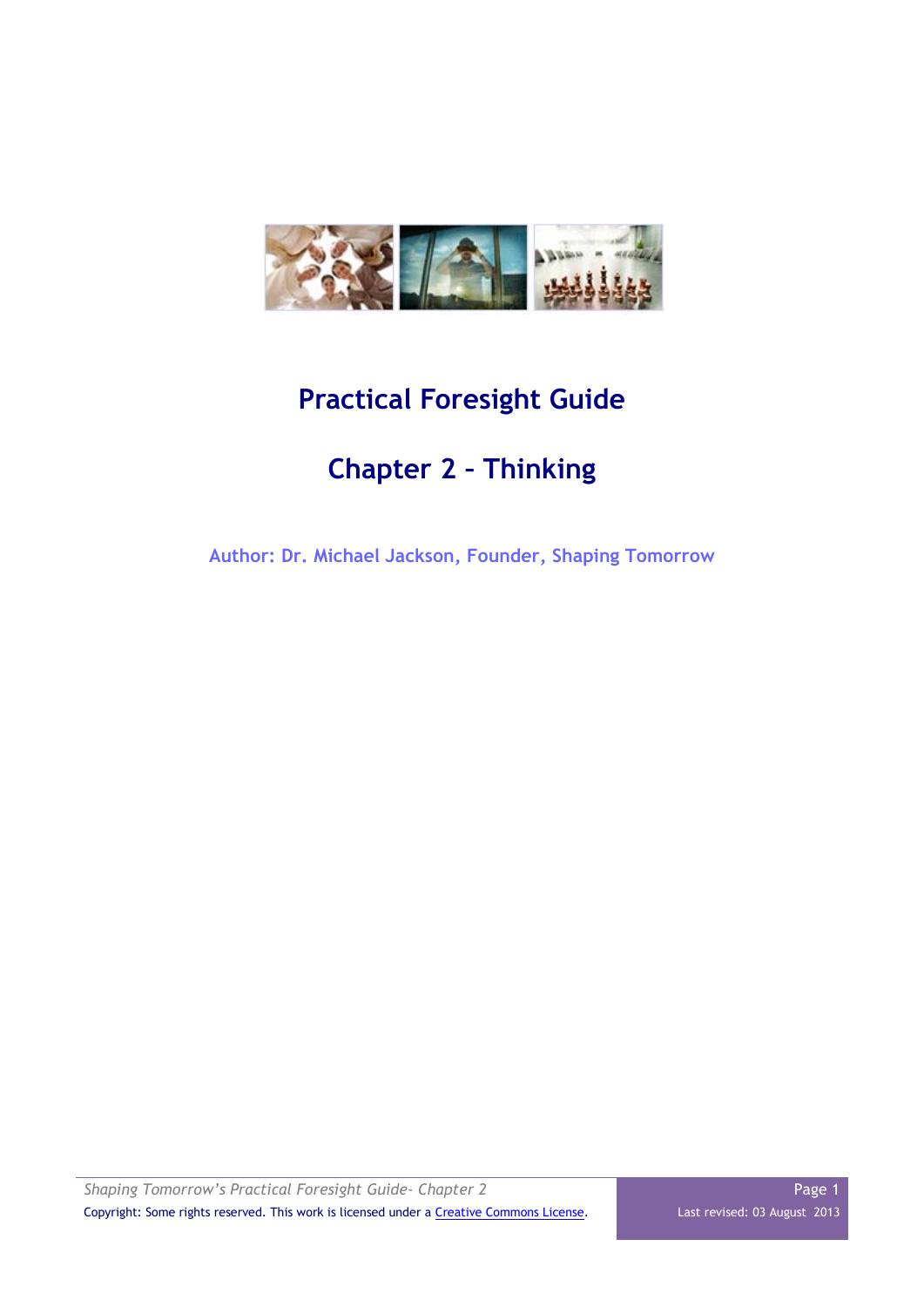# **Table of contents**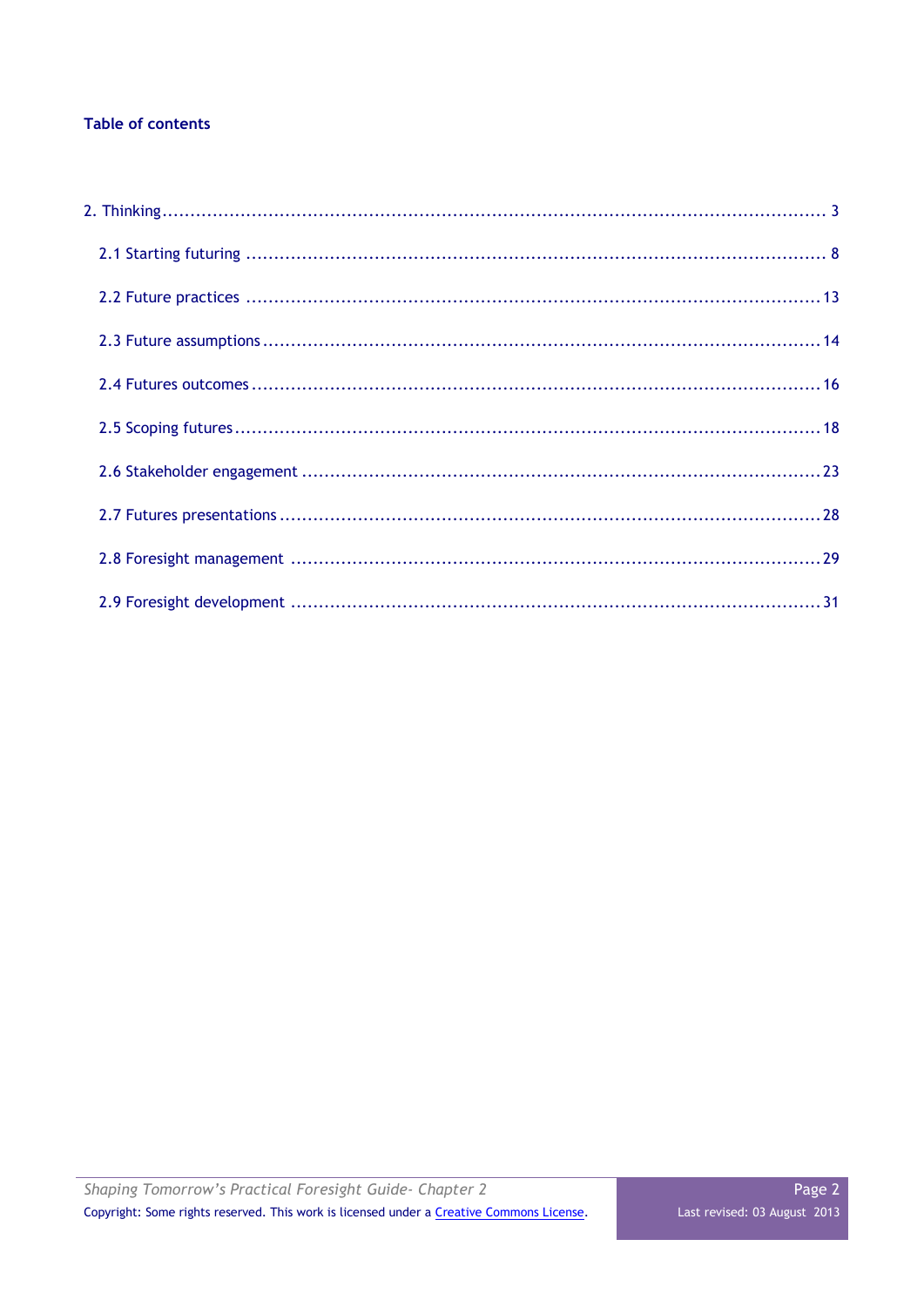# <span id="page-2-0"></span>**2. Thinking**

# **Aim**

The ultimate aim of using strategic foresight to advantage is to provide challenging visions of alternative futures which can be acted upon today in order to shape the best possible tomorrow. This process starts by challenging thinking and questioning of a particular future topic.

# **Engagement**

Strategic foresight programs and projects<sup>1</sup> might mean

- $\Box$  A single person working on a particular issue.
- A team constructing an organizational strategic plan.
- □ Systematized organizational trend spotting and action planning.
- Groups of organizations or people undertaking large-scale enquiries.

Needs range from addressing specific one-off challenges or focusing on delivering continuous intelligence and strategic thinking to provide agility and resilience in the face of increasing uncertainty.

<sup>1.</sup> Project (a one-off exercise) | Program (a continuous process)

# **Common objectives**

While the aims and goals of each individual program or project may differ, they all share certain common objectives.

- $\Box$  Challenging existing assumptions and paradigms.
- $\Box$  Developing new visions, values and strategies.
- Informing decision making.
- **Expanding collaborative planning.**
- $\Box$  Increasing organizational foresight capabilities.

They are delivered using systematic thinking frameworks.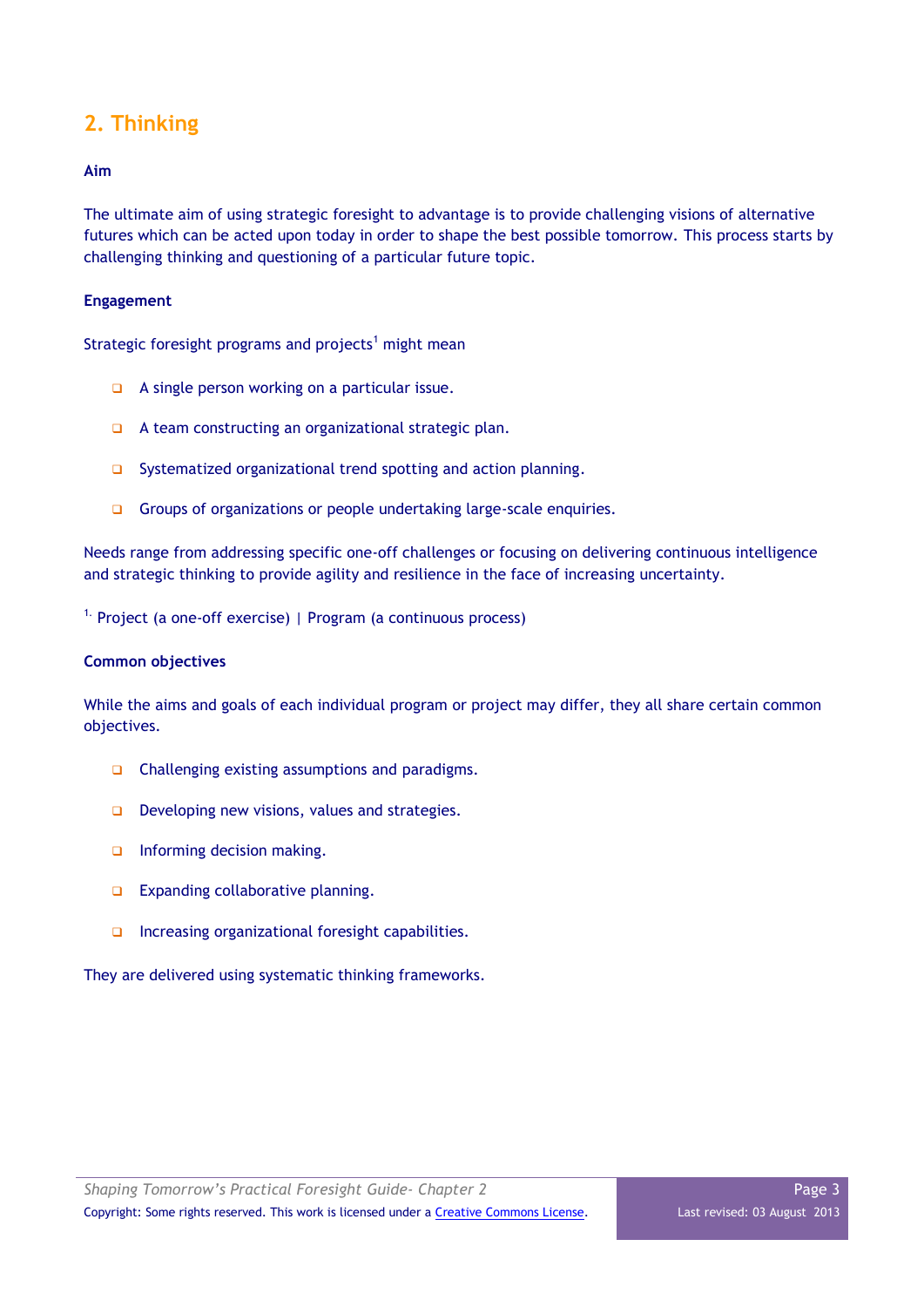

*Figure 5. Approaches. Courtesy of Shaping Tomorrow*



*Figure 6. Cross-impact analysis. Courtesy of Sheila Moorcroft 4RTT*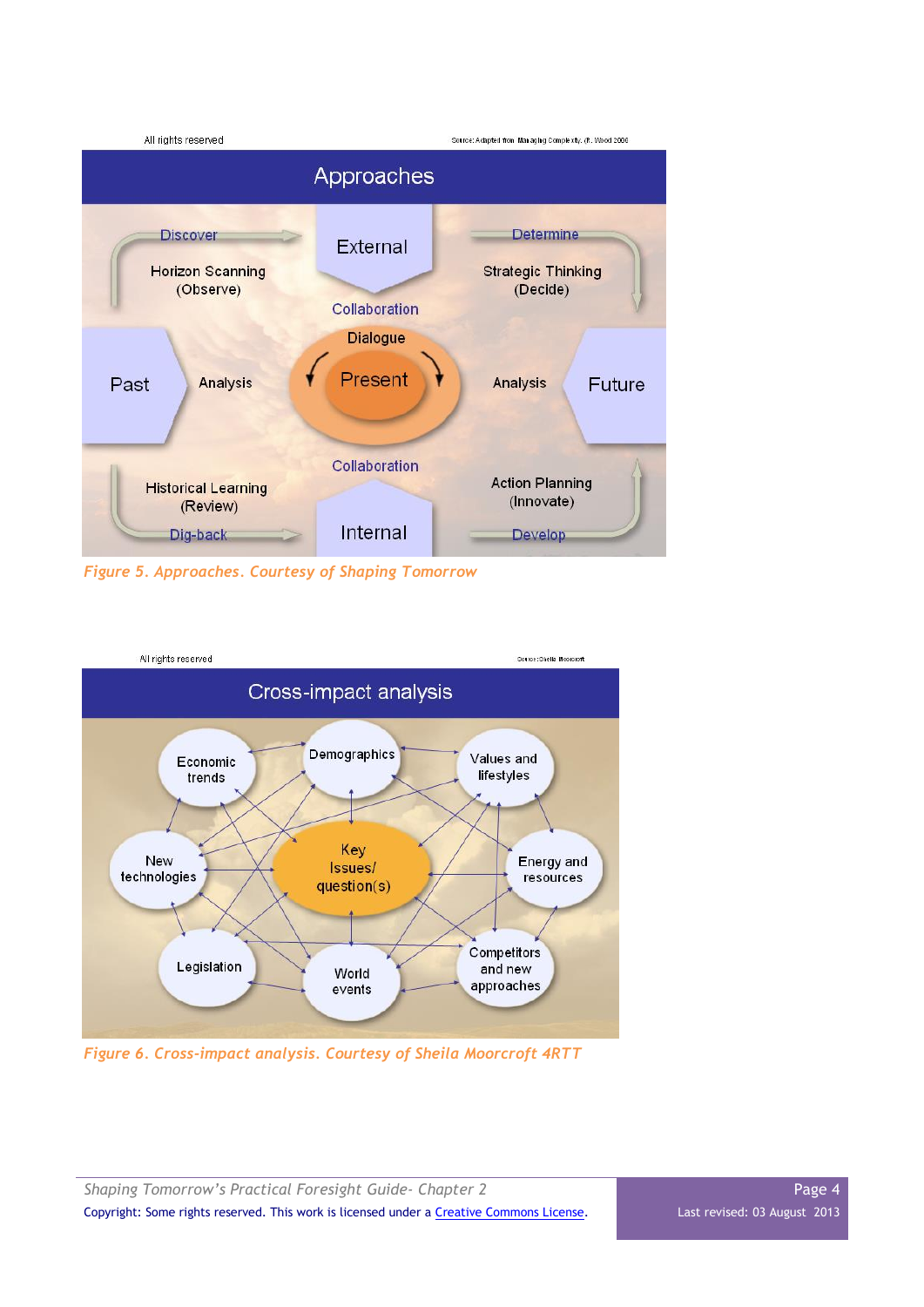# **Driving forces**

They typically examine all the global, regional, and/or national driving forces associated with making organizational decisions including: [political,](http://en.wikipedia.org/wiki/Politics) [economic,](http://en.wikipedia.org/wiki/Economics) [social,](http://en.wikipedia.org/wiki/Social) [technological,](http://en.wikipedia.org/wiki/Technology) [legal](http://en.wikipedia.org/wiki/Legal_research) and [environmental](http://en.wikipedia.org/wiki/Environment) factors.

A change in one or more trends affects many others both directly and indirectly (see *Figure 6*). The recent financial crisis created a 'Perfect Storm' that had impacts politically (e.g. the introduction of stimulus packages), economic (e.g. people's return to saving versus spending and socially (e.g. unemployment) and has led to waste reduction by consumers and organizations alike, lower standards of living and social concern.

Forward-thinking organizations endeavor to see how colliding driving forces like the ones shown in *Figure 7* can potentially combine to change their future landscape and then act early to ensure their strategy can cope with emerging and potentially disruptive change.



*Figure 7. Trend analysis*

Understanding how a sudden disruption to a complex system might fundamentally change the status quo is increasingly becoming a boardroom issue and one that senior executives of any size organization must ask in good time.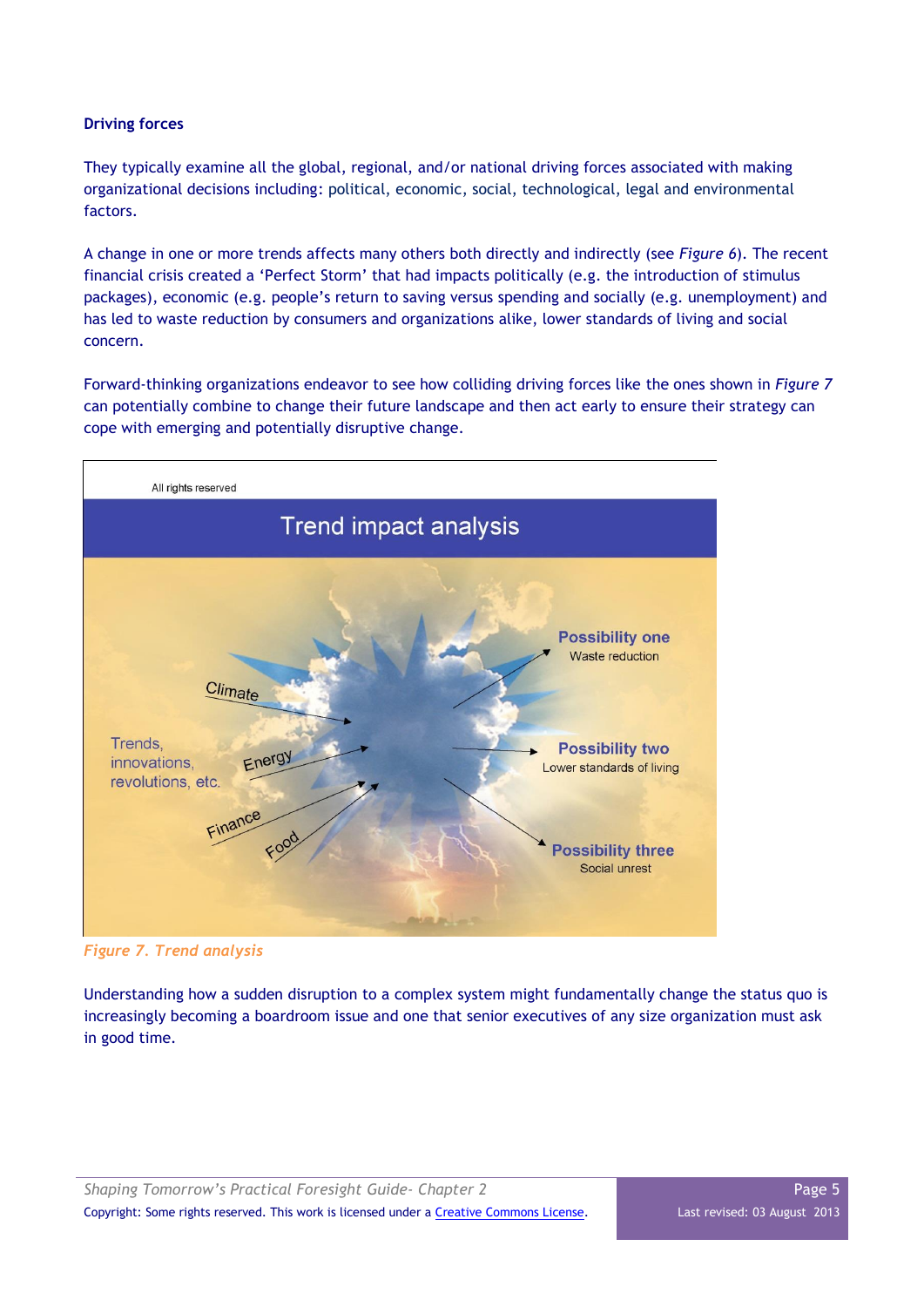# **Understanding complexity**

'Predicting the future is not possible because our world is a complex adaptive system. It is characterized by non-linear, complex, highly dynamic, set of interlocking issues that change in unexpected ways and at varying rates. The often stated "butterfly effect," a butterfly flapping its wings in

China is a small component of creating a hurricane in the

West Indies," is an example of this phenomenon. Rumors started by one person go global within hours, thanks to the Internet: setting hares running in positive and negative directions is another. Often, the biggest weakness in a system is the least known and observed part of that system and it's here that the biggest possibilities for unforeseen interaction occur.

The further we look out the harder it is to predict because the number of possibilities for unforeseen interaction rises dramatically.

Complex adaptive systems exhibit these properties:

- $\Box$  They manage themselves through being aware of their environment.
- **Organizations and people tend to exhibit high levels of complexity to meet fresh, external** challenges.
- $\Box$  New systems can emerge suddenly, without warning, using few and simple rules.
- **Large complex systems can be transformed by a single person, or small sub-systems shifting the** ballgame.
- Changes in one system affect all others.
- The range of possibilities is endless.'

Source: The Road Ahead for Research on Strategic Foresight Insights from the 1st European Conference on Strategic Foresight.'

No one has future data; just hypotheses and conjectures based on current observations, past experiences and ideas. So, if the future cannot be predicted, how are we best able to anticipate what is plausible and possible in the years ahead?

One answer lies in being more aware of what is changing and not changing by constantly conducting Horizon Scanning of the coming landscape and then using intuition and mental capacity to see patterns and possibilities in the information gathered. In military terms this can be compared to creating a battle strategy (Vision, Values, Goals) but simultaneously reconnoitering the war theatre for the maximum level of battlefield intelligence from land-based scouts, sea and air,

'By starting to see the events of the day as parts of trends, and those trends as symptoms of underlying system structure, one can consider new ways to manage and new ways to live in a world of complex systems. But, beware! Unless you take off the blinkers and see systems as complex and adaptive you are likely to mistreat, mis-design, or misread systems if you don't respect their properties of resilience, self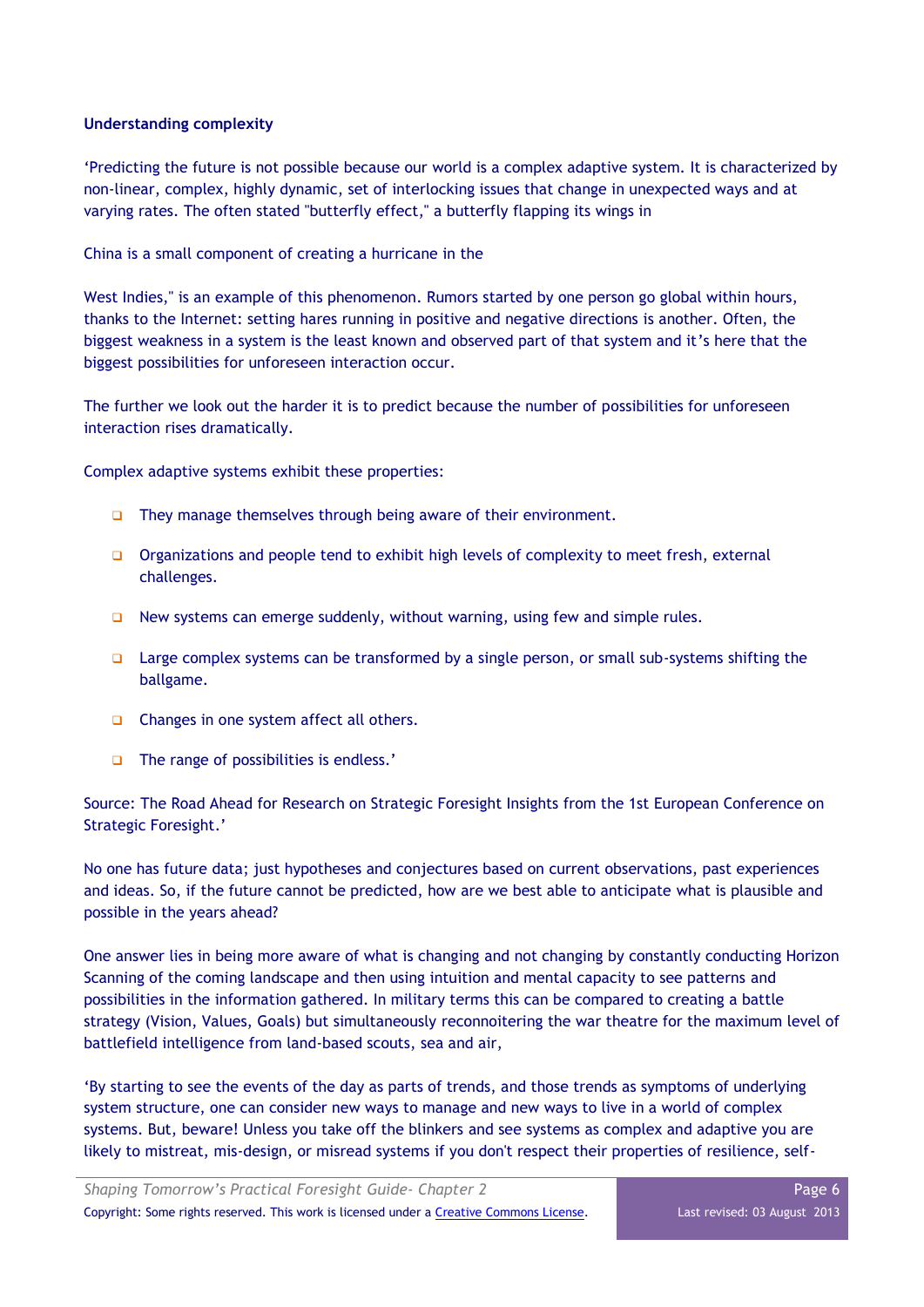organization and hierarchy. So, beware of false boundaries, bounded rationalities, limiting factors, nonlinearities and delays. You will still be surprised but you will probably be surprised less often, and that's the essence of foresight - being better prepared for the unexpected.'

Source: [Thinking In Systems, Donella H. Meadows, Sustainability Institute, 2008](http://www.amazon.com/Thinking-Systems-Primer-Donella-Meadows/dp/1603580557)

By continuously reading the news you will find many examples of systems in need of better management or re-design. And, by using a variety of environmental sensor mechanisms such as

- Collaborative foresight: Engaging the organization's people.
- □ [Surveys:](http://practicalforesight.wetpaint.com/page/Scanning+methods) Using surveys of stakeholders to elicit their views.
- $\Box$  [Search:](http://practicalforesight.wetpaint.com/page/Source+selection) Using searches to find material of relevance for answering the question(s).
- □ [Exercises:](http://practicalforesight.wetpaint.com/page/Strategic+Leadership) Conducting internal and external strategic exercises.
- □ [Scouting networks:](http://practicalforesight.wetpaint.com/page/Scanning+engagement) Employing international networks of savvy people to report change.
- □ Social networks: Connecting with futures orientated people using Twitter, Facebook and special interest Internet groups.

you can make positive futures happen by engaging with more people and tools to help you get to your preferred future faster.

#### **Action oriented**

Excellent foresight programs and projects are:

- Action-oriented.
- □ Open to alternative futures.
- **D** Collaborative.
- Interdisciplinary.
- **D** Multi-dimensional, not mono-polar.
- $\Box$  Focused on positive outcomes and while handling threats.
- **Increasingly systematized.**

A foresight program or project must have all these elements to create the best assessment of "what's next?" and "how to respond?"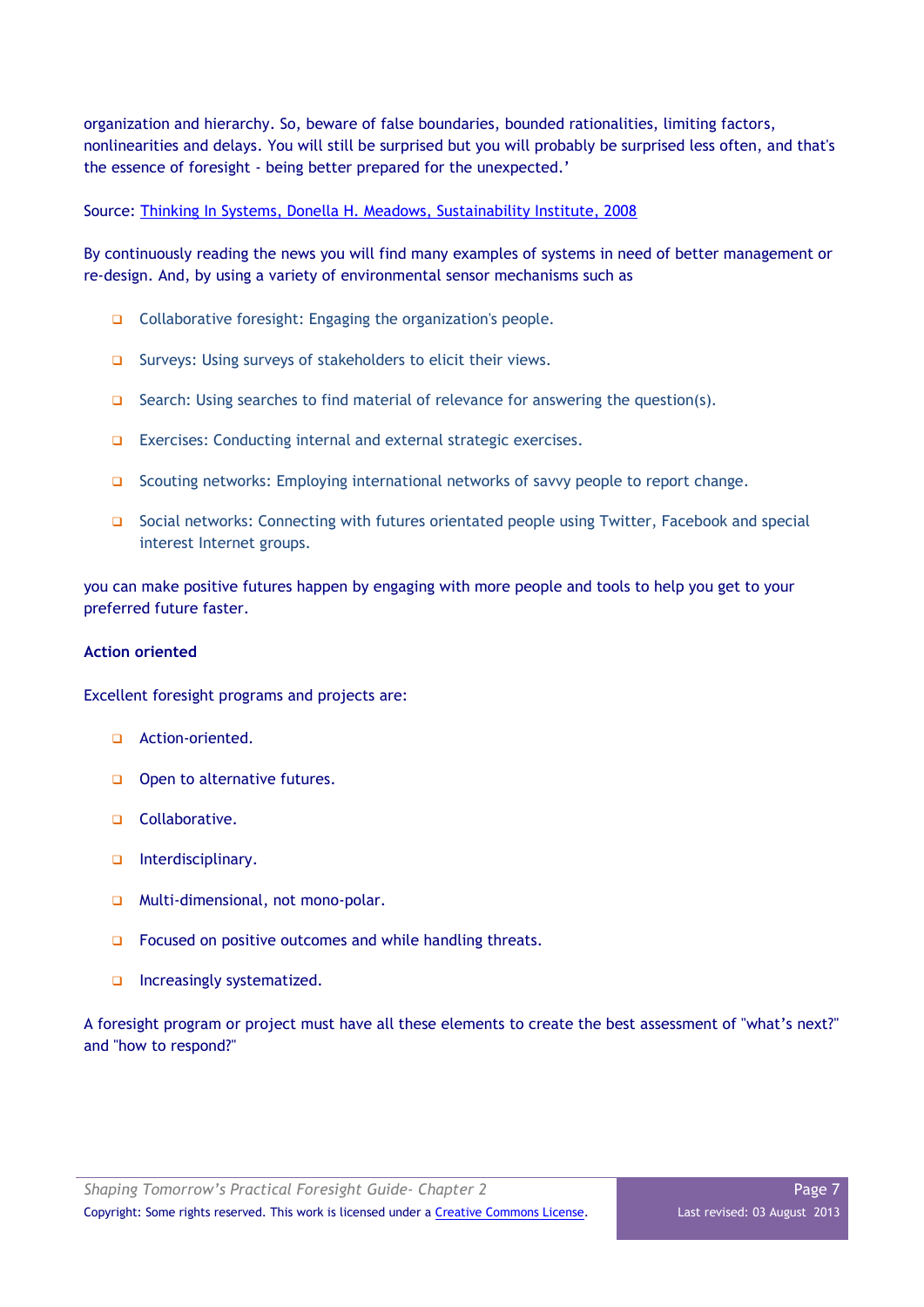# **Further reference**

- [Are you fit for tomorrow?,](http://www.shapingtomorrow.com/insights.cfm?st=933&mid=13) Shaping Tomorrow [Registration required]
- □ [Case studies,](http://www.shapingtomorrow.com/insights.cfm?st=936&mid=13) Shaping Tomorrow [registration required]
- [Discover the future,](http://www.shapingtomorrow.com/insights.cfm?st=935&mid=13) Shaping Tomorrow
- [Thinking About The Future:](http://www.nps.edu/Academics/Institutes/Cebrowski/Docs/Rasmussen-docs/Singapore%20RAHS.pdf) Strategic Anticipation and RAHS, RAHS
- □ [Complex System](http://en.wikipedia.org/wiki/Complex_system) Wiki definition

#### <span id="page-7-0"></span>**2.1 Starting futuring**

#### **How will the future be different?**

At its basic level strategic foresight begins by asking "what if" questions about future issues:

- What if this happened in the world today?
- $\Box$  What does it mean for others?
- $\Box$  What does it mean for me/us?

Keep these "what if" questions in mind as you examine emerging issues. Select those for further investigation and deeper thinking that look as though they will generate significant change in your world. Significant change usually occurs when one driving force cross-impacts with others.

If your focus is on tactical foresight, i.e., those that can be absorbed or handled with ease, then answering just the questions below is probably sufficient for your purposes here.

### **What should we do about it?**

Then ask more "what if" questions, determine the answers, and your response:

- What would have to happen first (for the results we want to occur)?
- $\Box$  What do we have to do to play a role?
- □ What do we do next?

If your focus is on strategic foresight, pick only those that represent significant change and are uncertain; not those that can be absorbed or handled with ease but the ones that may bring gut-wrenching change to your customers, collaborators, and communities. For these represent great upcoming opportunities and/or risks.

'As change is a complex adaptive system it is important to look at the context within which individual changes are occurring to see where additional impacts may occur. For example, the systemic diagram of the packaging industry in *Figure 9* clearly shows the complexity and interactions of the system and enables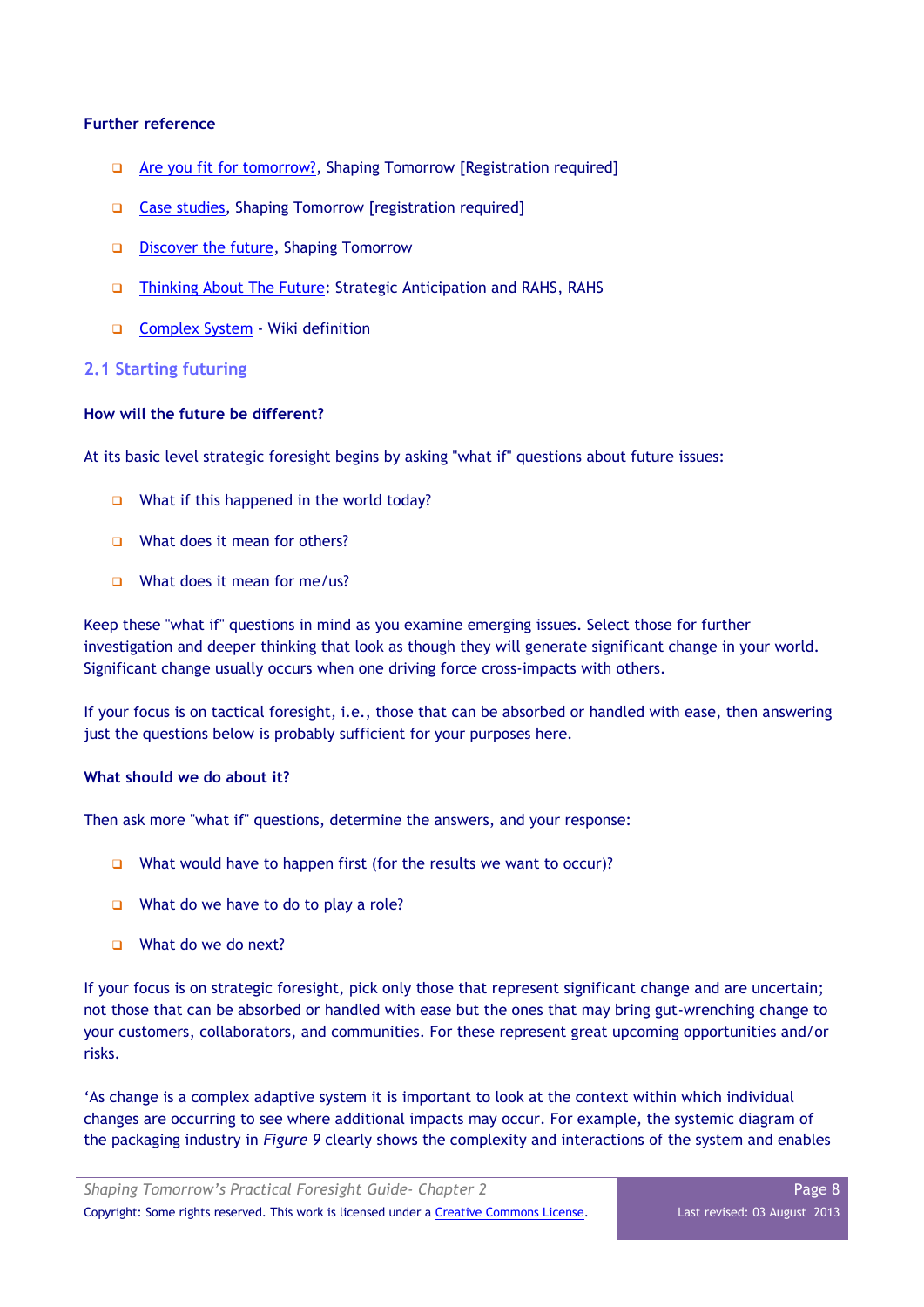us to consider some of the potential knock on effects. If you do not have a good understanding of the dynamics of the environment/business/issue you want to map, you will likely miss critical elements and make faulty or weak conclusions.'

Source: Joseph Coates



*Figure 9. The Packaging System. Courtesy of Joseph Coates*

# **Developing perspective**

First, break down how an issue operates by mapping its system interactions like the above example from the Packaging Market and then research what's happening to each element. Patterns of change will begin appearing as you research your topic. Make a note of these.

Another fast way to create an instant similar map is through using social media web tools to aggregate, categorize, cluster, hyper-link, profile and personalize people's ideas about the future through designing collaborative delivery, retrieval, routing and alerting systems.

Below is an example of a collaborative web-enabled systems map created by shaping tomorrow members (represented as a 360° searchable tag cloud in *Figure 10* -available from the Shaping Tomorrow front page (Future Search).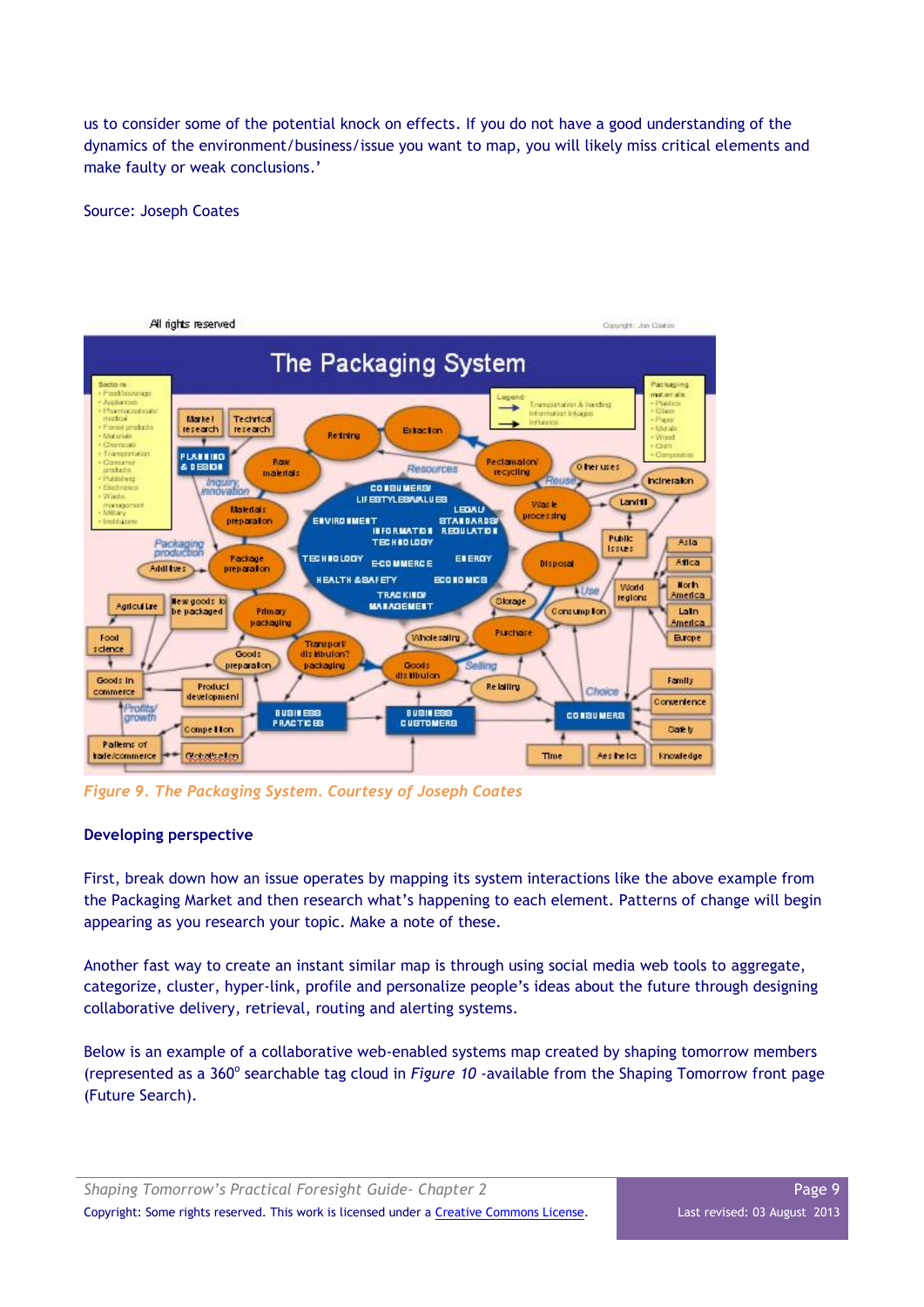| 360° View - Packaging ■ 图 圖                                                          |
|--------------------------------------------------------------------------------------|
| Keywords<br>Adhesive Adolescent ADSB Aerospace Ageing Airsafety Airscheduling Alarm  |
| Antenna Anti-ageing Baby boomer Bag Barcode Beet Belonging Billiboard                |
| Biodegradable Bioplastic Biogosphere Bottle Bottled water Bottling Boxes             |
| Brand Can Candy Carbon footprint Carbon nanotubes Cardboard Celebrity                |
| Celluloid Chemical Children Cigarette Clothing Coating Coffee Colour                 |
| commodity speculation Compostable Conductive plastic Confectionery Consumer Consumer |
| attitude Consumer goods Consumerism Container Cost reduction Cyberspace              |
| Demographics Description Design Disposable Distribution Drink Economic growth        |
| Efficiency Energy Energy efficiency Environment Environmental Impact                 |
| Environmentally conscious Ethanol Ethical consumerism Exotic Extrusion               |
| Fitness Foam Food<br>Fair trade Fastener Feedstock Financial Investor Fish           |
| Food Industry Food labelling Food miles Fuel price Functional food Furniture         |
| Garbage Giveaway Glacler Glass Glasses Grain Green Greenhouse.gas                    |
| Grooming Haptics Health implant Ingredient Injection molding Labelling               |
| Landfill Liquor Location based services Luminosity Machinery Malze Manufacturing     |
| Marketing Material Men Meteorology Military Milk bottle Mobile phone Money           |
| Nanocomposite Nanofibres Nanoparticles Nanotechnology Natural product Oll-free       |
| Organic Organism Oxy-biodegradable Packaging-waste Paper People Perception           |
| Persona Photonic-crystal PIII Plastic PlastiCS pollution Polymer                     |
| Polypropylene Polystyrene Potato Produce Produce packaging Productivity purchasing   |
| decisions Raw material Recession Recommendation Recycle-dollars Recycling            |
| Refinery Refrigerator Regulation Retail RFID Rotomolding Scanning<br>Recylling       |
| Seafood Seat-belt Shipping Shopper Shopping Shopping bag Sillcon                     |
| Simplicity Skin care Smart meter Snack Social attitude Sound Soy Sugar-free          |
| Sugarcane Supermarket Supply chain Sustainability Sustainable Packaging              |
| Sweepstakes Switchgrass Tag Tax Technology Time Touch-screen Transport               |
| Trash Trolley Trust Virtual-world Wallboard Waste Waste-disposal Waste               |
| reduction Water Wine Women Worm                                                      |
|                                                                                      |

Networking

**A** Horizon Scanning Strategic Thinking Action Planning

*Figure 10. Packaging keywords – Source: Shaping Tomorrow (www.shapingtomorrow.com)*

The benefit of the keyword listing is that it's designed to make you think out of your box and help you discover outliers that you hadn't considered. Add more change observations to your notes as a result of this type of exercise.

From what you have learnt ask yourself how incumbents and upstarts:

- $\Box$  Better anticipate the future?
- □ Make change?
- Create new forms of competition?
- □ Alter their cultures?
- Innovate?
- Create new metrics?
- Change their processes?
- Assess and mitigate risk?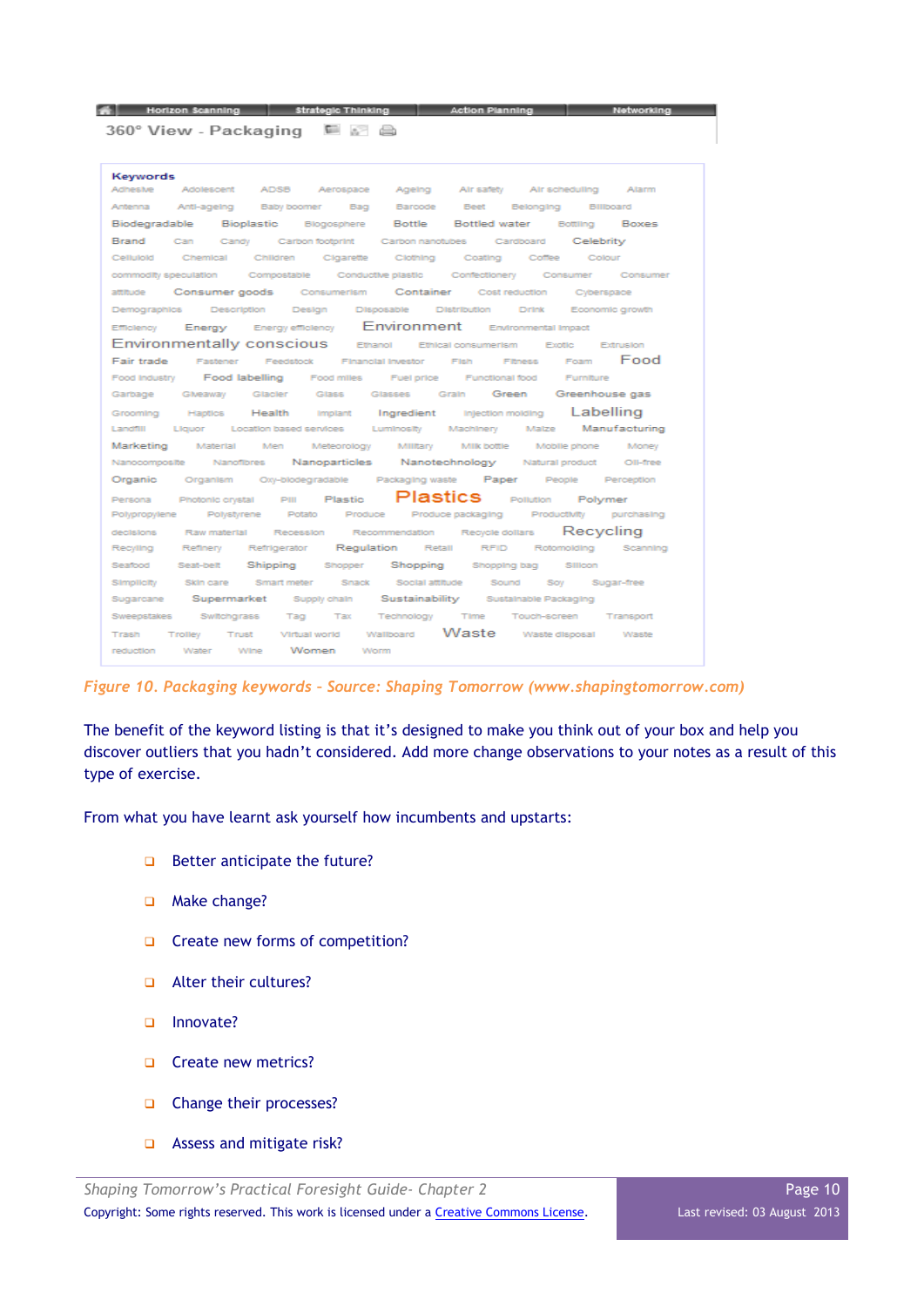- $\Box$  Increase their sales and marketing capabilities?
- Improve their strategies?
- Deal with their existing and future workforce and workplace?

For in your answers lie your opportunities and threats going forward!

As you explore, add new material to your evidence base and determine how policy and strategy might need to change as things evolve.

# **Design process change example**

Here is a design change example that used tactical foresight to change the labeling of a shampoo bottle. In the first drawing all of the components of the bottle, its packaging, coating and materials used were mapped by the project team.



*Figure 11. Shampoo bottle systems map before re-design. Courtesy of Shaping Tomorrow*

Then the company looked beyond its market for new ways of labeling the bottle. After using their Horizon Scanning system to identify alternatives and evaluating all possibilities it settled on 'colored laser etching' to transform the bottle's look.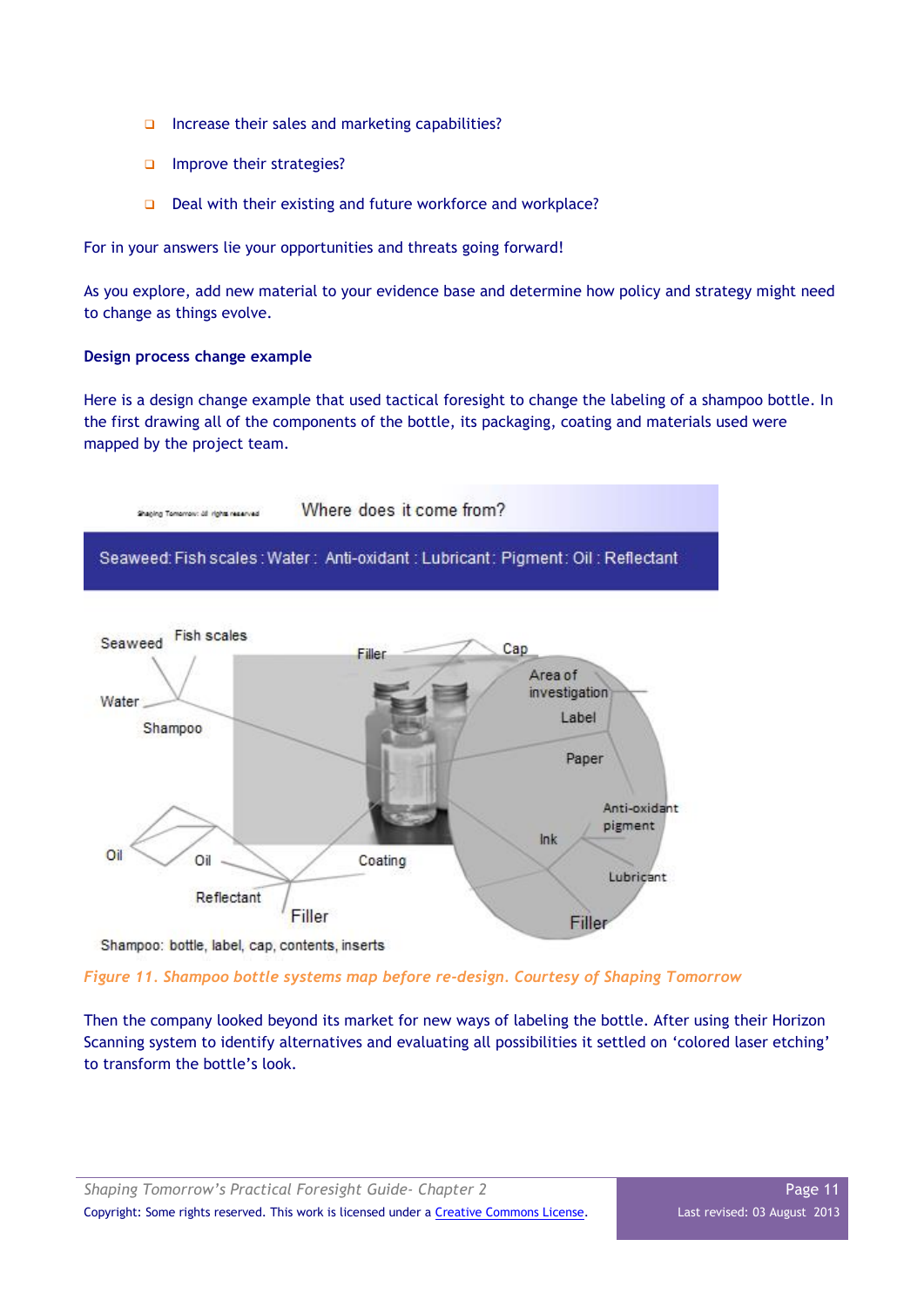

*Figure 12. Shampoo bottle systems map after re-design. Courtesy of Shaping Tomorrow*

The process was considerably simplified, the bottle made more aesthetically pleasing to the eye, costs cut and a better sustainable solution found.



*Figure 13. How to do a Futures Study. Courtesy of Joseph Coates*

# **How to do a future study**

Finding a solution to labeling a bottle is relatively simple. But, people engaged in looking at the future are faced with many choices of what to include/exclude from their research when looking further out over far longer timeframes and at more complex issues. They therefore need high competency in design principles, sourcing, synthesis, and sense-making skills to be able to present conclusions in a rounded, reflective, and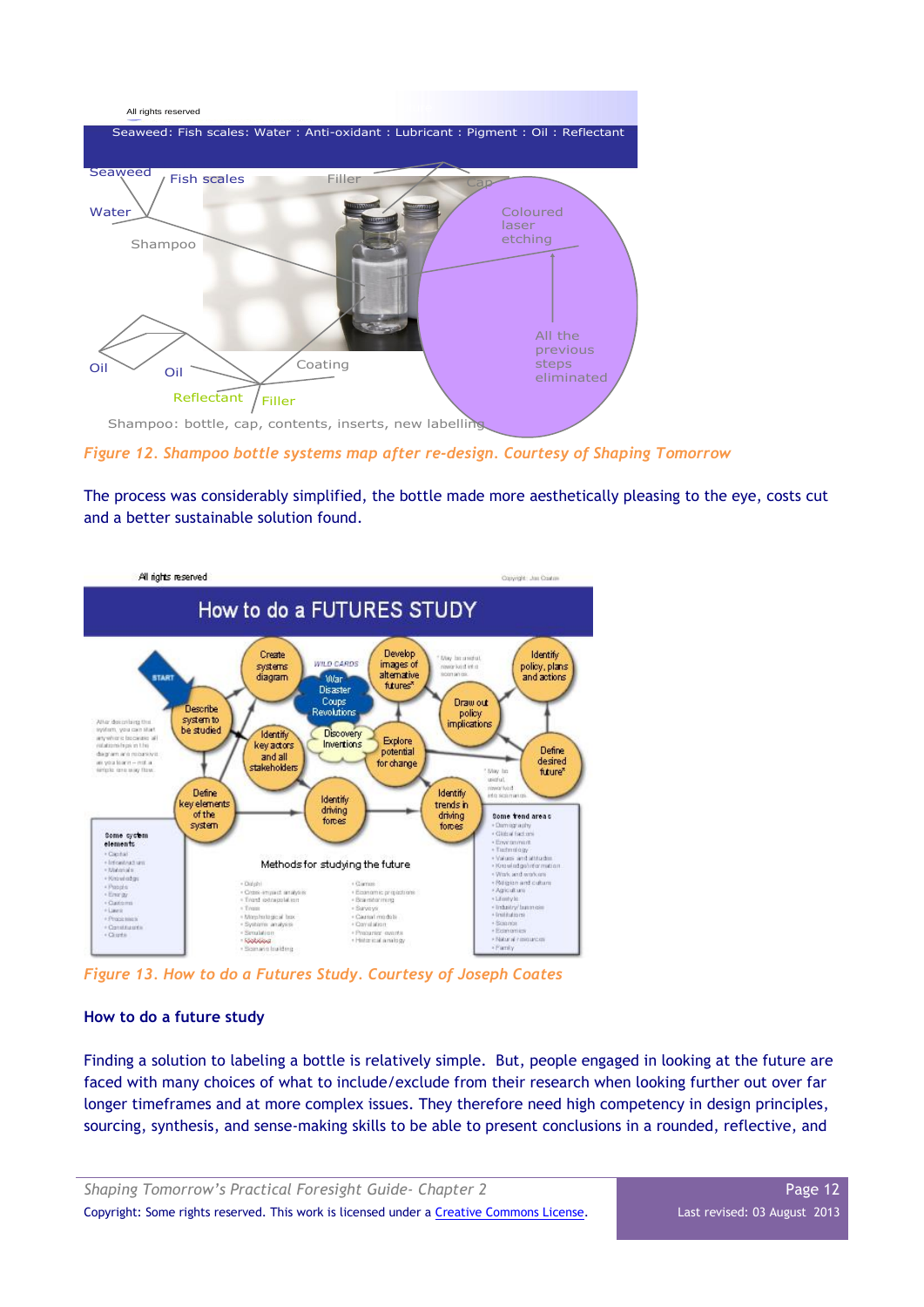unbiased manner. Since change in such a system is complex it is vital to establish the principles, framework, quality assurance policies and processes to maximize value and deliver the benefits.

*Figure 13* gives a high-level process flow of how a strategic foresight project might be designed.

# **Further reference**

[Sharpening Your Business Acumen,](http://www.strategy-business.com/press/enewsarticle/enews033006?pg=all) Ram Charan

# <span id="page-12-0"></span>**2.2 Future practices**

#### **Managing uncertainty**

In a world where only uncertainty, complexity, and ambiguity seem to be the norm these days, organizations need wider global knowledge obtained from many more external sources and a new set of cognitive skills to determine their best future responses.

The following critical cognitive skills need to be mastered

- [Trend assessment:](http://en.wikipedia.org/wiki/Core_competency) The competencies to understand trend directions, assess likely impacts, and respond in a timely and appropriate manner.
- □ [Pattern recognition:](http://en.wikipedia.org/wiki/Pattern_recognition) the ability to see patterns rather than individual factors.
- $\Box$  [Systems perspective:](http://en.wikipedia.org/wiki/System) the capability to envision the entire system rather than the isolated components.
- $\Box$  [Anticipation:](http://en.wikipedia.org/wiki/Futures_studies) to anticipate short and long term consequences over time, novel situations, and geography.
- $\Box$  [Analysis and logic:](http://en.wikipedia.org/wiki/Instinct) to rely on a combination of analysis and logic rather than repeating the past and/or employing gut feel.

Organizations that inspire, engage, and enable their people to use foresight in their daily work through developing their strategic competencies can acquire and maintain a sustainable futures-orientated edge in their global marketplace(s).

# **Next practice**

Leading organizations use systematic, collaborative, and strategic foresight capabilities to discover what's coming next and respond ahead of the competitive curve.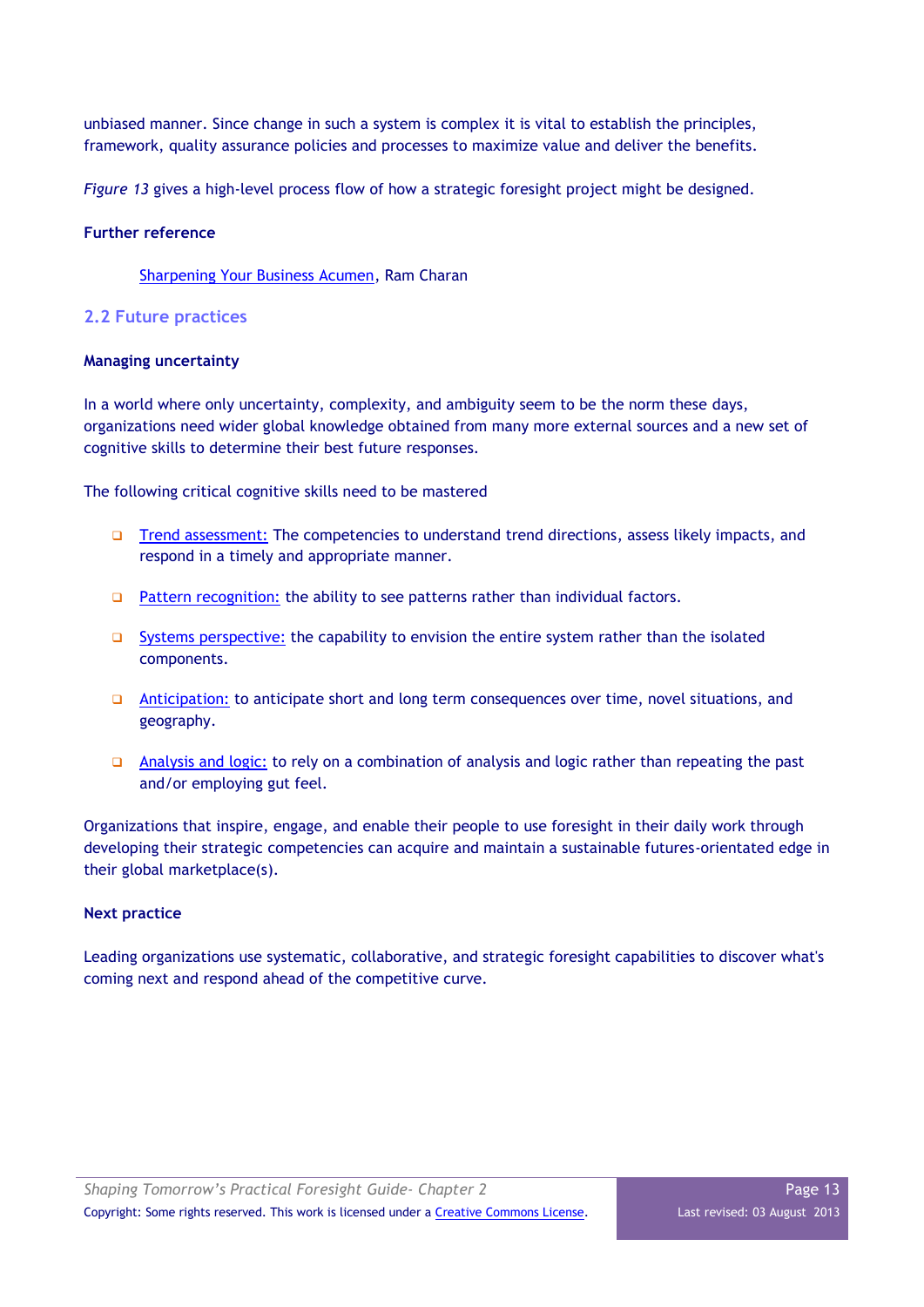

*Figure 14. Five future competencies. Courtesy of Shaping Tomorrow*

They adopt a trans-disciplinary, systems-science based approach to analyzing patterns of change in the past, identifying trends of change in the present, and extrapolating alternative views of possible change in the future in order to help create the futures they desire.

# **Further reference**

- [Are You Fit for Tomorrow?,](http://www.shapingtomorrow.com/insights.cfm?st=933&mid=13) Shaping Tomorrow
- [Discover the Future,](http://www.shapingtomorrow.com/insights.cfm?st=935&mid=13) Shaping Tomorrow
- [Guide to Futures Thinking,](http://www.tomorrowproject.net/index.shtml?page=futures) The Tomorrow Project
- [Five Views of](http://www.tfi.com/rescon/five_views.html) the Future, Technology Futures Inc.
- [Futures Studies: An Overview of Basic Concepts,](http://www.infinitefutures.com/essays/prez/overview/index.htm) Infinite Futures 2003

# <span id="page-13-0"></span>**2.3 Future assumptions**

# **Philosophy**

Future thinking organizations acknowledge that:

- $\Box$  The future cannot be predicted and is not pre-determined.
- $\Box$  Tomorrow will be little like today.
- $\Box$  What people say could never happen, usually does!
- 'A Futures study is not prediction, but exploration and provocation!' (Source: [Infinite Futures\)](http://www.infinitefutures.com/essays/prez/fcreativity/sld010.htm)
- Decisions are based on what is known; and in making those decisions, the future is pre-determined.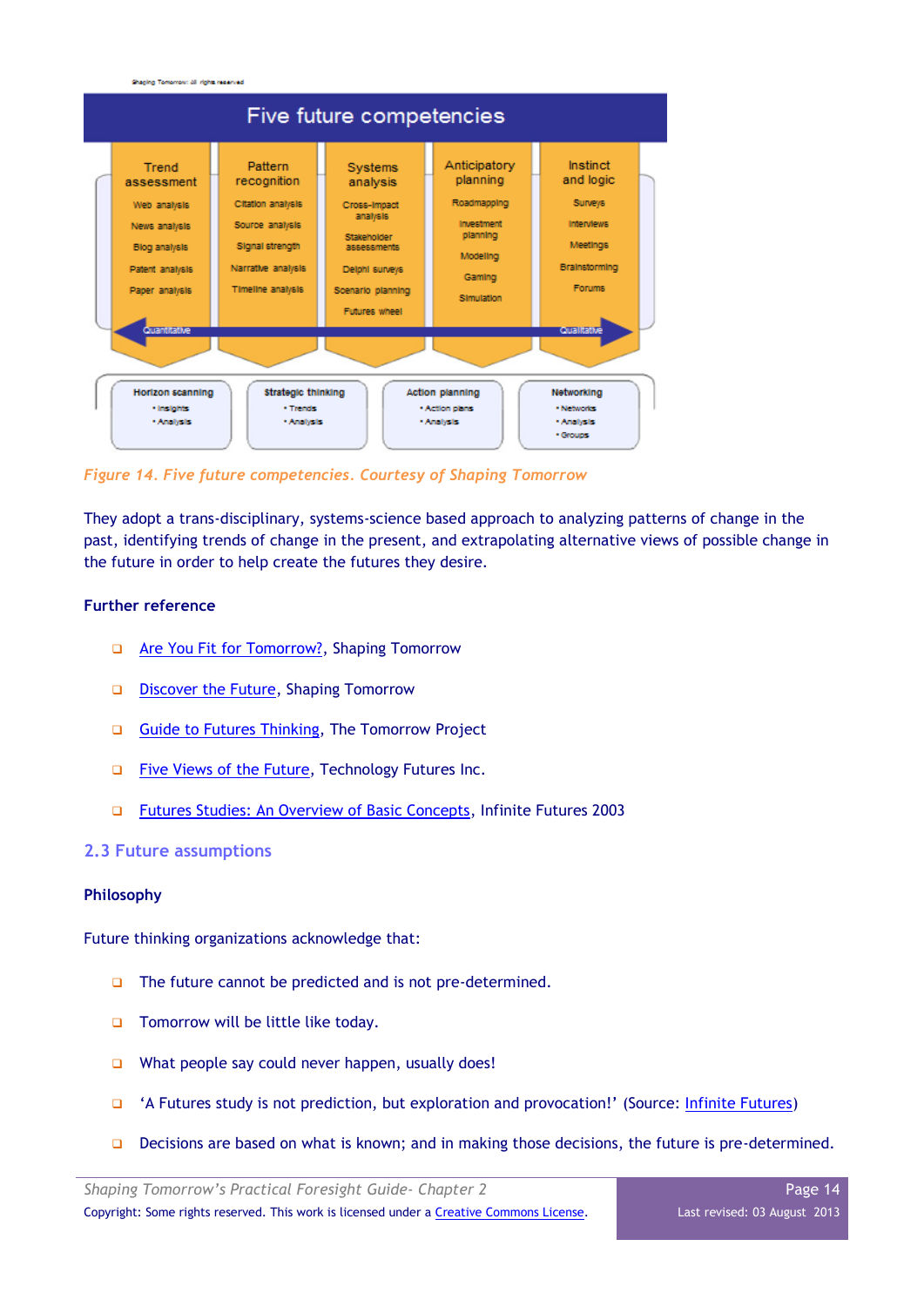- Being better informed of potential, possible, and plausible futures helps to make better informed decisions.
- There is not one future but many possible futures. Of those possible futures, some are more plausible, probable, and preferable than others.
- The future is something we can create or shape, rather than be already decided.



*Figure 15. What really happens? Courtesy of Lloyd Walker, PreCurve*

#### **Risk assessment**

Foresight encompasses:

- **Horizon Scanning for upcoming change.**
- □ Strategic Thinking through consideration of the change issues raised.
- **Q** Action Planning from the learning gained.
- □ Networking, both to inform the program or project and to communicate decisions and results to the various stakeholders.
- **Project management both to scope individual exercises and to evaluate the success or otherwise of** the outcome.

This process ought to be continuous and its elements cycled around as the future unfolds. Missing components run the risk of sub-optimum outcomes or, worse, failure. Risk assessment and plans to manage threats are therefore essential upfront.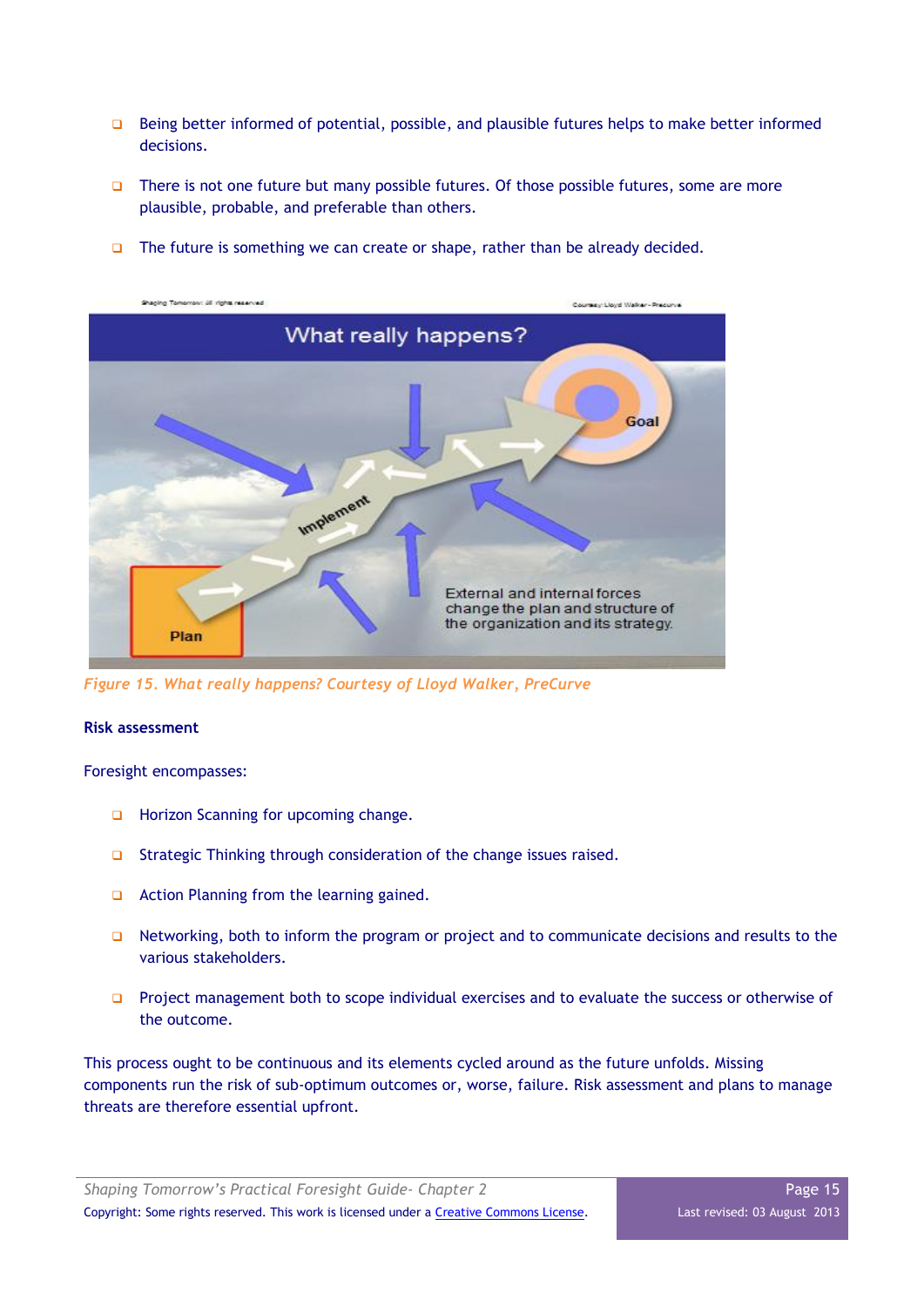#### **Need for integration**

Scanning as a standalone activity is largely ineffective if it's not integrated with:

- **D** Managerial sense-making activities.
- **D** Managing risk and uncertainty.
- $\Box$  Periodic reviews of decision-making assumptions and mental models.
- On-going strategic thinking and planning.
- $\Box$  Inherent in scenario planning, wild card, or consequence exercises.
- **D** Policy development.
- **O** Organizational creative thinking processes.

#### **Further reference**

- □ [Introducing the Future,](http://www.shapingtomorrow.com/insights.cfm?taxon=1&fore=1) Shaping Tomorrow
- [Online Foresight Guide,](http://forlearn.jrc.es/guide/0_home/index.htm) For-Learn, JRC European Commission
- [Atlas of Future Links,](http://www.futuresdiscovery.com/ATLAS/Index.htm) Futures Discovery

# <span id="page-15-0"></span>**2.4 Futures outcomes**

#### **Outputs**

Programs or projects typically deliver a combination of all or some of the following:

- Quick, initial assessment of the issue under study.
- Clear definition of the key question(s) to be answered derived from an initial, quick assessment.
- □ Horizon Scan for likely upcoming political, economic, social, technological, legal, and environmental changes.
- **Exercises in conducting breakout thinking beyond todays accepted paradigms.**
- $\Box$  Scenario plans of potential futures.
- **Q** Competitor and sectorial analysis.
- $\Box$  Stakeholder mind-sets (surveys of desires, attitudes, and behaviors).
- □ Organization critique of competitive position.
- **D** Plausible responses.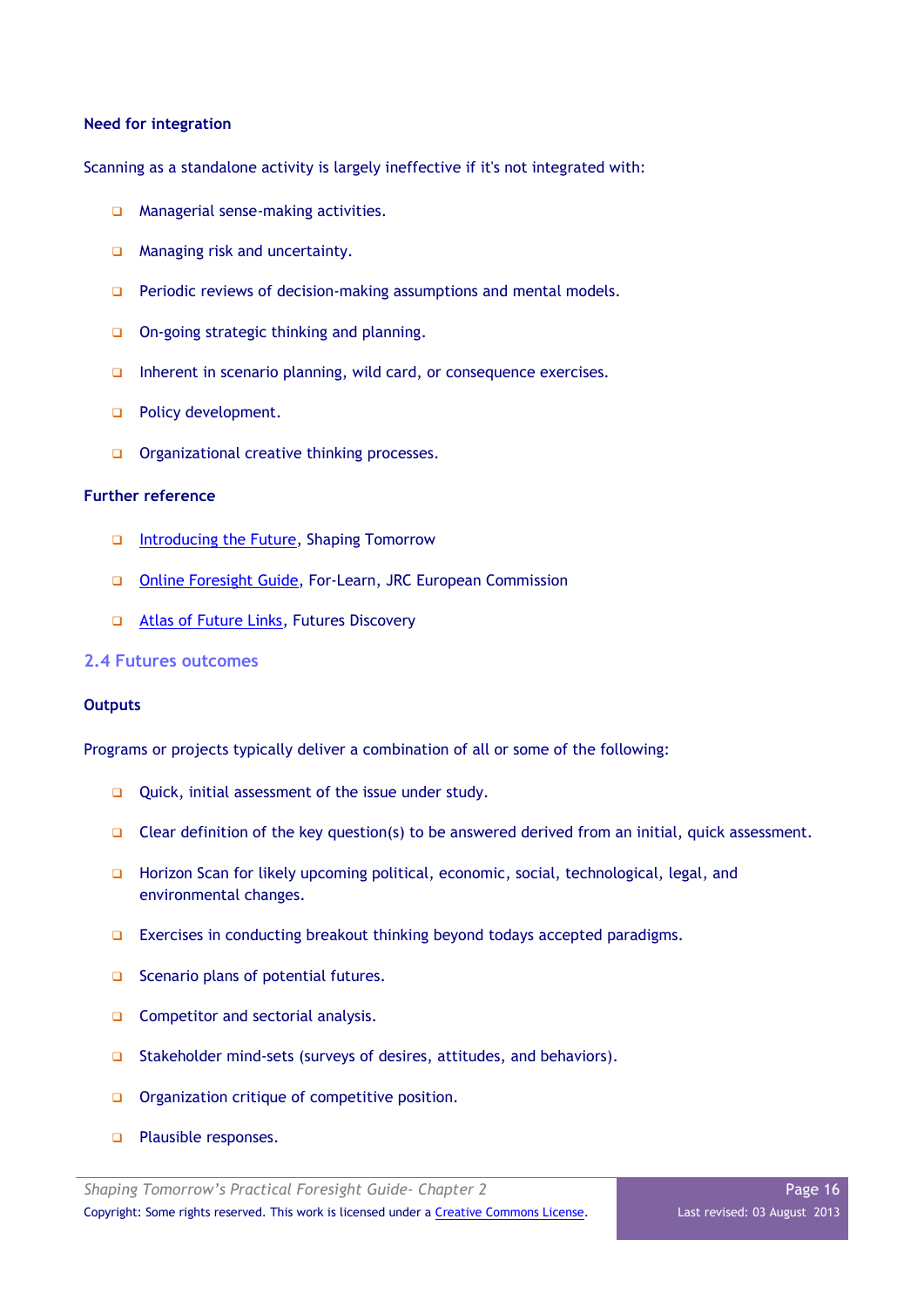- □ Agreed visions, values, and strategies including policy recommendations.
- Action plans and road-maps.
- □ New higher order understanding and better questions.



*Figure 16. Scoping considerations*

# **Cautionary principles**

However, programs and projects are not a panacea to solve all problems. Caution should be exercised when:

- □ No clear, precise, and agreed scope can be established.
- $\Box$  No possibility of acting on the results exists.
- $\Box$  Appropriate key stakeholders will not engage.
- No champions exist.
- **Q** Adequate human and budgetary resources are not available.
- **Q** Profound disagreements make consensus impossible.
- $\Box$  The work seemingly duplicates others' efforts.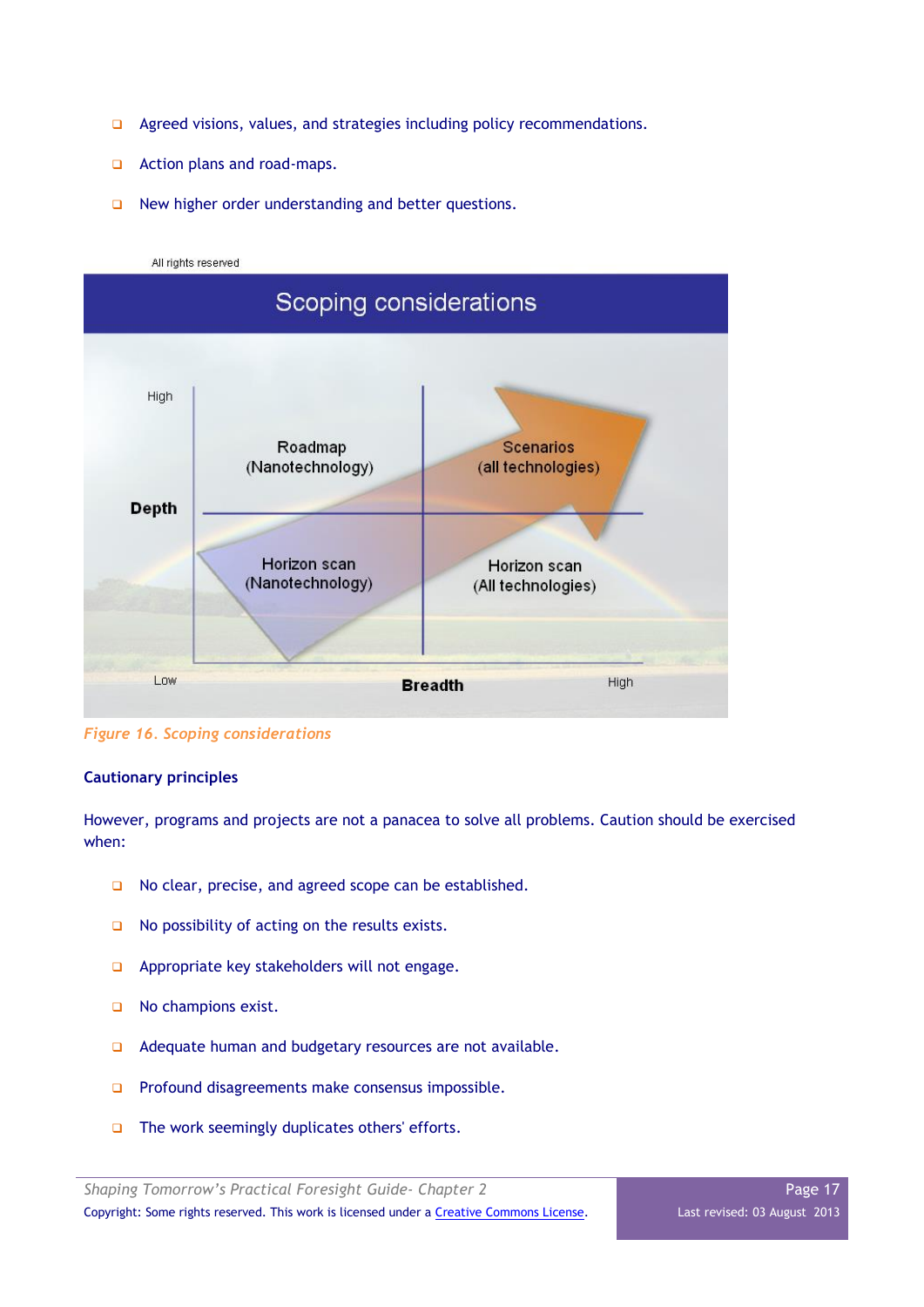$\Box$  There is limited or no possible inter-disciplinary approach.

Overnight success with beginning a program or project is unlikely though not impossible. Depending on the program or project, many stakeholders may need to be engaged in understanding the concepts and benefits of using strategic foresight to advantage and the role they should best play in its creation.

# **Preparation essential**

Good preparation through scoping and groundwork is therefore essential, particularly if the stakeholders are new to the concepts, uses, and benefits.

If, after considering all the above, a program or project is the best approach then the next step is to begin scoping in earnest.

#### **Further Reference**

[Thinking About The Future:](http://www.amazon.com/Thinking-Future-Guidelines-Strategic-Foresight/dp/097893170X) Guidelines for Strategic Foresight, Andy Hines & Peter Bishop Social

# <span id="page-17-0"></span>**2.5 Scoping futures**

#### **Project/program origins**

A program or project usually begins for one of two reasons:

- **The organization wants to re-examine its strategic plan and determine the need for possible** change.
- The executive want to encourage continuous futures thinking by all their key stakeholders, particularly their people.

Often the trigger comes in the form of questions which usually are expressed in simple form at the outset, e.g., "what's the future of tourism?"

But this tells us very little. For instance - in "which countries?", "in what tourist fields?", "over what time period?"

# **Quick assessment**

Programs or projects usually begin with a "Quick assessment" (*Figure 17).* The assessment states "what is changing?" and "why this is important?" It sets the scene for determining more of the specifics of the key question(s) which must be answered and captures your early background thoughts.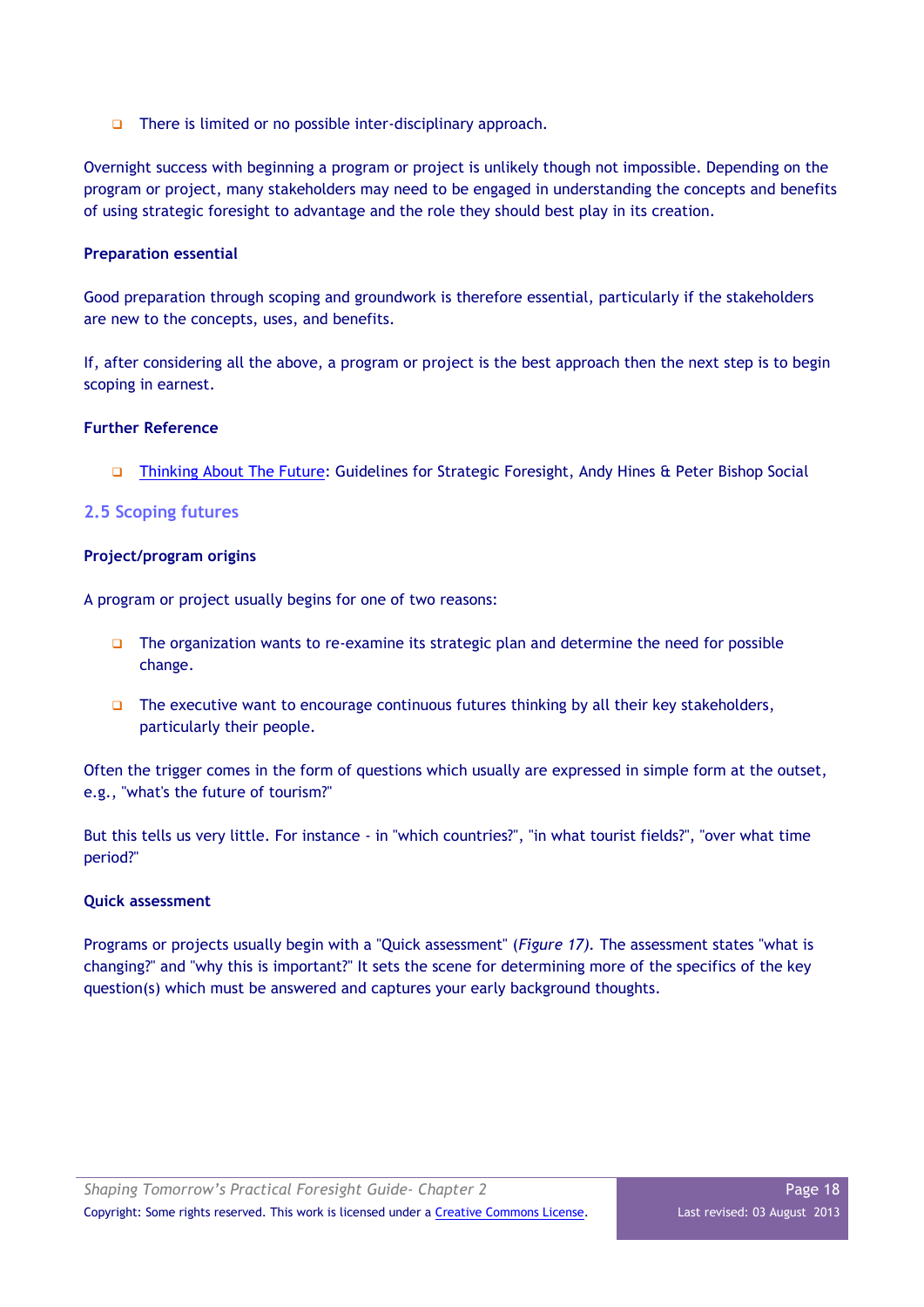| A.                                | Horizon Scanning Strategic Thinking Action Planning                           |    | <b>Networking</b> |
|-----------------------------------|-------------------------------------------------------------------------------|----|-------------------|
| Add Project <b>E E</b> 2 <b>A</b> |                                                                               |    |                   |
|                                   | Hover over the field titles for more on how to get the best out of this form. |    |                   |
| Title                             |                                                                               |    |                   |
| Key question                      |                                                                               |    | $\Delta$          |
|                                   |                                                                               |    |                   |
|                                   |                                                                               |    |                   |
| Audiences                         |                                                                               |    | $\blacktriangle$  |
|                                   |                                                                               |    |                   |
| <b>Resources</b>                  |                                                                               |    | $\Delta$          |
|                                   |                                                                               |    |                   |
|                                   |                                                                               |    |                   |
| <b>Budget</b>                     |                                                                               |    | $\Delta$          |
|                                   |                                                                               |    |                   |
| Scope                             |                                                                               |    | $\Delta$          |
|                                   |                                                                               |    |                   |
|                                   |                                                                               |    |                   |
| Geographies                       |                                                                               |    |                   |
| <b>Exclusions</b>                 |                                                                               |    | $\Delta$          |
|                                   |                                                                               |    |                   |
| Special attention                 |                                                                               |    |                   |
|                                   |                                                                               |    | $\Delta$          |
|                                   |                                                                               |    |                   |
| Study period                      | Please select an option from below v                                          |    |                   |
| Methods                           | Causal layered analysis                                                       | ≛  |                   |
| (use Ctrl)<br>Definitions         | Chaos theory<br>Expert panel                                                  |    |                   |
|                                   | Forecasting                                                                   |    |                   |
|                                   | <b>Futures</b> wheel<br>Horizon scanning                                      |    |                   |
|                                   | <b>Heuristics</b>                                                             |    |                   |
|                                   | Modelling<br>Morphological analysis                                           |    |                   |
|                                   | Participatory methods                                                         | ▾╎ |                   |
| Output                            | Please select an option from below v                                          |    |                   |
| Desired length                    | Please select an option from below v                                          |    |                   |
| Tags                              |                                                                               |    |                   |
| Team                              |                                                                               |    | A.                |
|                                   |                                                                               |    |                   |
|                                   |                                                                               |    | ▸∥                |

# *Figure 17. Add project – Courtesy of Shaping Tomorrow*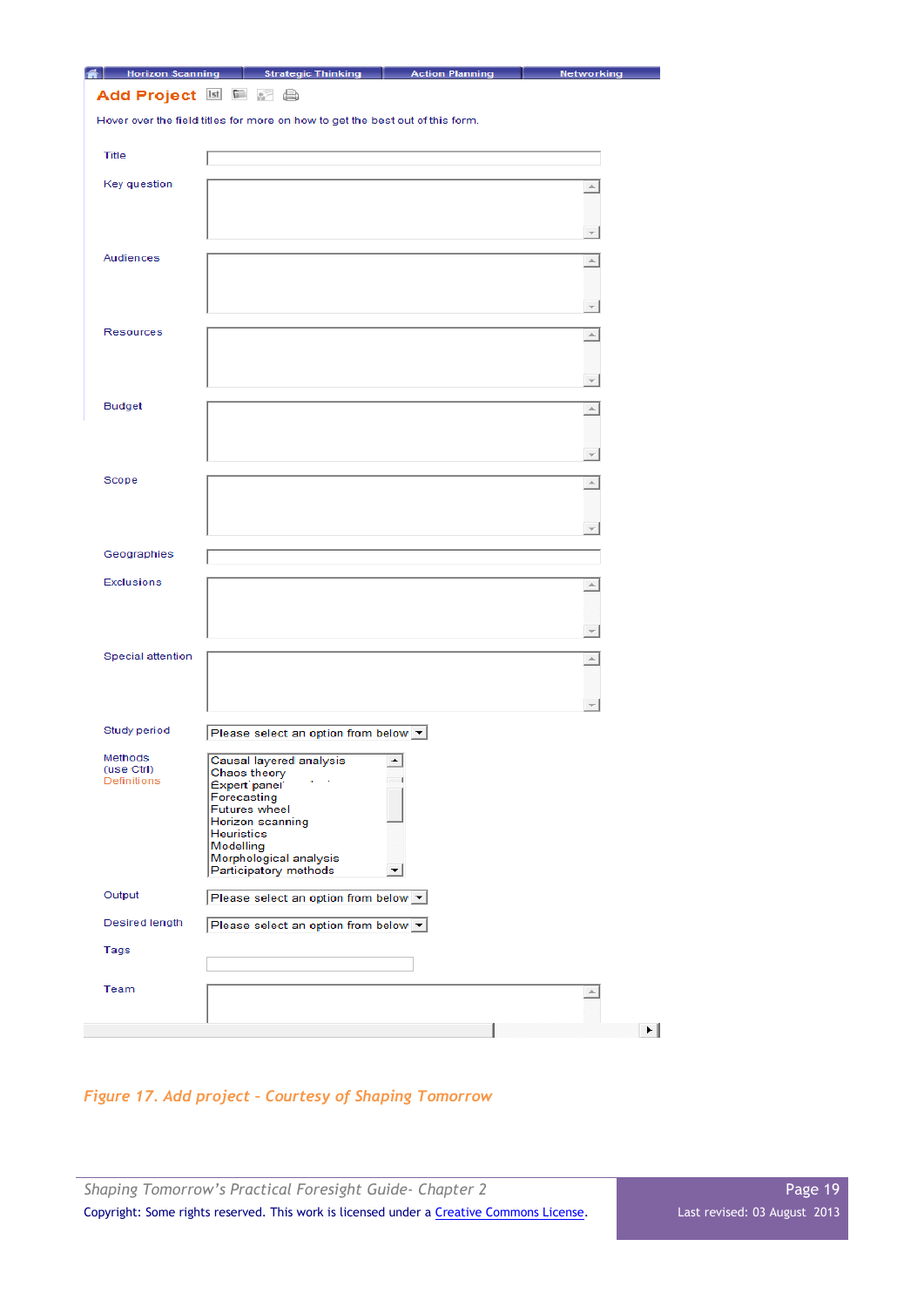Use a template like this to ask "what is the purpose of the project?" and "what are the objectives of the question(s)?"

- $\Box$  Is the intent clear and positive in its outlook?
- $\Box$  Is it too broad or narrowly defined?
- $\Box$  How will the stakeholders view the project or question?
- $\Box$  Are the boundaries and time horizon clear?
- What opportunities and risks may be won or lost by the thrust of the question?
- $\Box$  What answers would one expect from the question?
- $\Box$  Will these give expected and unexpected answers (both are important)?



*Figure 18. Scoping. Courtesy of Shaping Tomorrow*

#### **Questioning the future**

Crafting a challenging question is the single most important part of answering any concern about the future. What the question is will determine the nature of the answer more than any other variables. Typically you have to ask a different question to get a different answer. The same question addressed in the same ways gets you no further than where you started from.

A well-designed question helps break through the boundaries that cripple organizational ambitions by building new and deeper levels of understanding. The challenge is to get teams to consider a question that takes them into uncomfortable (and often more ambiguous) territory.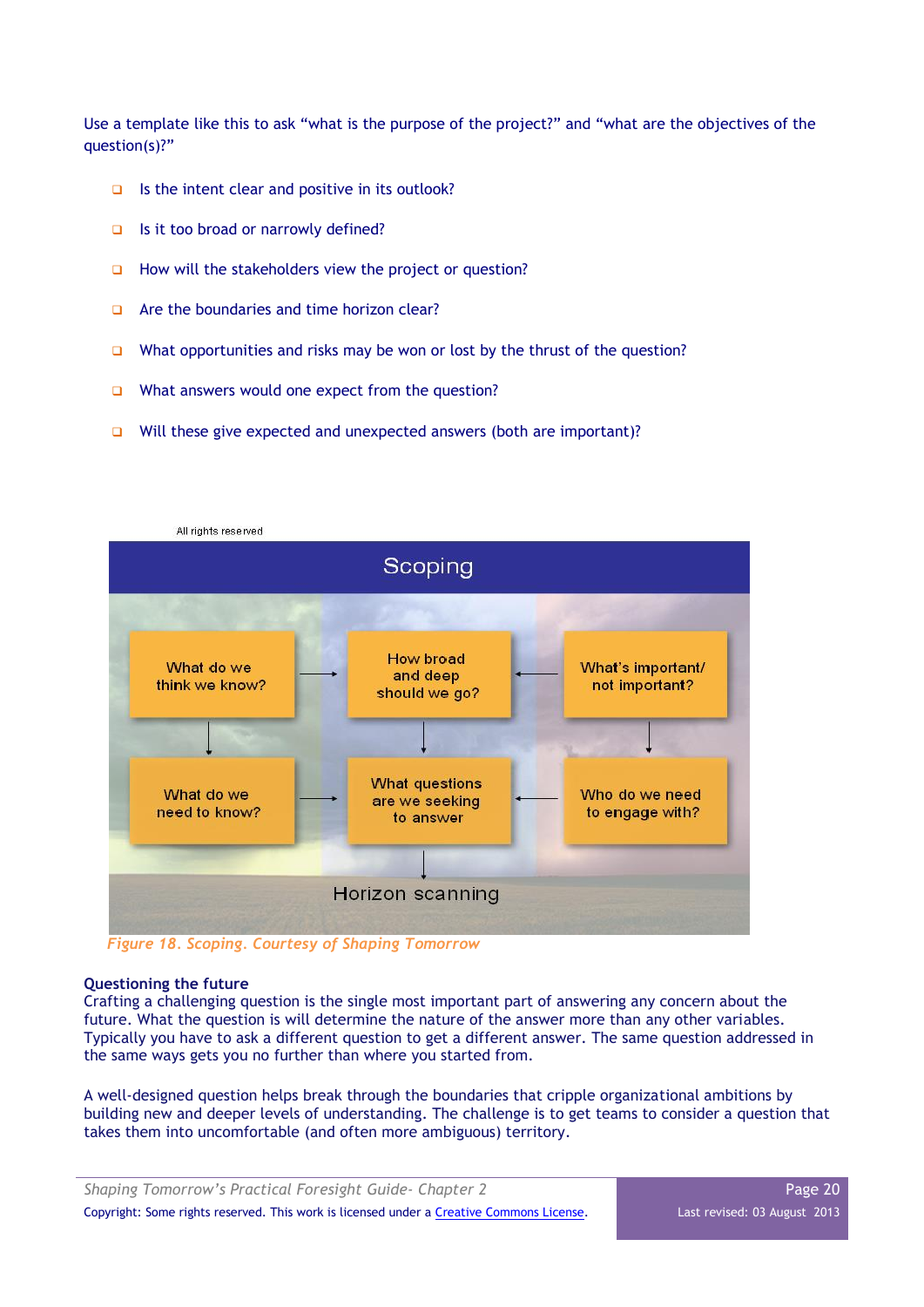Political 'correctness', taboos, and group-think blindness combine to produce very shallow, shared understanding and painfully flawed common understanding of environments that need to be challenged.

When people determine that the answer is to use screwdriver and bound the problem they miss that employing a hammer would have been better. Their probability of success is at best limited! So go after fundamental assumptions, existing paradigms, longer timeframes than normal and blind spots first.

Specific and near-term questions certainly run the risk of capturing continuity but miss vital changes emerging on the horizon. On the other hand, a long-term horizon opens up the imagination to many, novel, and exciting possibilities. Therefore for real world, ambiguous, and complex problems it is beneficial to phrase the question in a manner that encourages exploring the topic as opposed to initially defining it.

#### **Systems thinking**

The initial question is not about the "decision" that is to be made, but instead acts to define the relevant "system under scrutiny" that will contain the eventual decision. The system needs to be drawn widely enough to include all the competing driving forces that impact on the initial question. Just what the extent of the system is often produces controversy among stakeholders at the start of the exercise but can be used as a source of new learning and understanding.

A question also needs to "chunk up" to its highest level of abstraction and breadth relative to the organization. For example: 'The future of the car' is too narrow for a car manufacturer. 'The future of mobility' is better. 'The future of access' may be better still, but may be too widely drawn, depending on the specific question that the client has.

In some cases, the question can be general because the purpose is informational or for better understanding. In other cases, you may have a need for better foresight in order to make a decision. The question has to address your underlying need. This is unusually hard to do, as many people and teams feel a need for something but cannot articulate it. They also find the crafting of a question very difficult to do. Too broad a question ("What is the future of the world?") produces no or very limited answers but too narrow a question, nothing new. But, as some philosopher observed, a question well-structured is half answered. Spend time on it, challenge it, look at it from every angle and ask how the outcome might be too restrictive or too encompassing before accepting as it your "right question".

#### **Stakeholder engagement**

Whether we are asking the "right question" depends entirely upon the purpose and goals of the exercise. The stakeholders, particularly the sponsor/champion, have to feel good about the question or they will worry about the exercise from beginning to end and may finally disown the results. You impose your own question on your stakeholders at your own risk. The question should be crafted by expert judgment and agreed upon by both the sponsor/champion and the team conducting the exercise.

Ask them: What are you worried about? What if you had the answer to a question about your worries, what would you do with it? Who else could use the answer? Don"t answer questions that have no value no stakeholders.

A good question has many elements beyond the purpose of the project:

- 1. A key question; usually one short, memorable, engaging phrase.
- 2. A focused description. In the exercise, there may be two dozen descriptors, or so, but there has to be one primary, focused description. This description can be very specific, like GNP growth rates or consumer sales or profits, or it can be very general, such as the overall social-demographic and economic characteristics of a defined market. A description could be as broad as "global climate" or "world peace."
- 3. A definition or way to measure the focused description
- 4. A geographical scope (a territory, a country, the world …)
- 5. A time horizon (2020, 2050, 2100, etc.)
- 6. Exclusions (geographies, products, organizations etc. not of interest)

*Shaping Tomorrow's Practical Foresight Guide- Chapter 2* Copyright: Some rights reserved. This work is licensed under a Creative Commons License.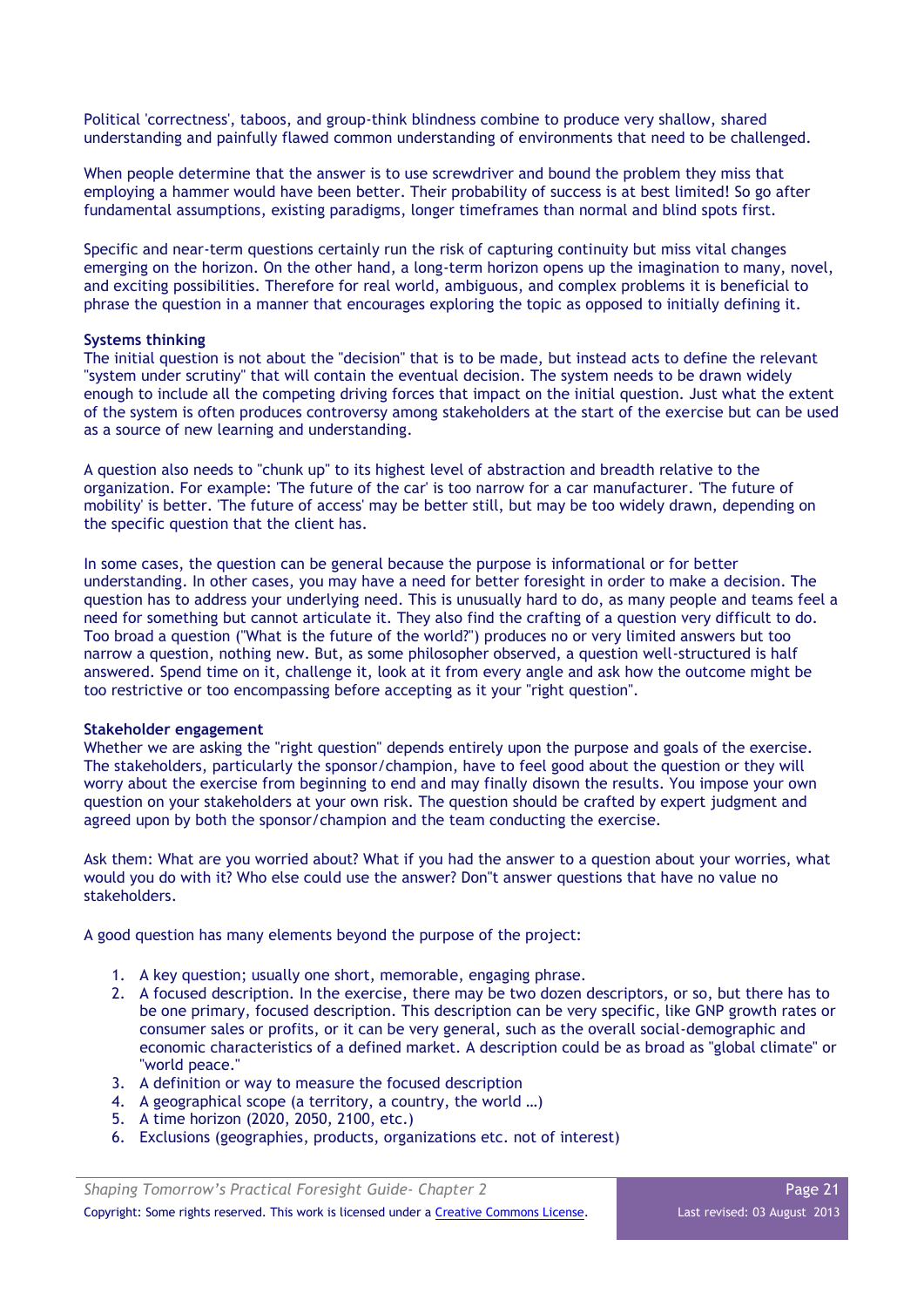7. Special attention (issues deserving an in-depth look)

In addition, there may be a follow-up question(s) which relates the question directly to the concerns of the stakeholders.

#### **Metrics**

Definition of metrics deserves extreme care for one tends to get what one measures (and rewards). Metrics are often the source of unintended consequences as the system exploits the metric while losing sight of the side impacts.

While limits facilitate and simplify process they are ultimately arbitrary and artificial (from a humankind perspective) and invite exclusion of important factors that will ultimately dominate the problem and potentially dictate the end outcome. Even for something with as seemingly clean a timeline as 'win the Olympic Games for 2024' the drawing of geographic bounds to the city/region/state/nation or time frame to 2014 (when they are awarded) or 2018 (when the plans must be finalized for construction) or 2024 or 2028 (after the facilities have been converted to end uses all involve a level of arbitrariness that invite blind spots.

For example, the question "What will be the GPD growth rate in the future" is very different from "What will likely be the average annual GDP growth rate in the U.S. from 2011 to 2018 and under what different sets of conditions?" A follow up question that is more normative and visionary could be: "And given these different conditions, where are our best opportunities for top line growth?"

#### **Continuous checking**

After identifying "the system" revisit whether the right question has been asked and keep reviewing it as the exercise proceeds and learning and understanding grow. In particular, evaluate how the stakeholders view the exercise at regular intervals during and after its completion. In this way, success will bring stakeholder learning, acceptance and action arising from the outcome.

Keep asking "what is the purpose of the project?" and "what are the objectives of the question(s)?" and check that the answers to these questions are always satisfied during the life of the exercise:

- Is the intent clear and positive in its outlook?
- Is it too broad or narrowly defined?
- How will the stakeholders view the project or question?
- Are the boundaries and time horizon clear?
- What opportunities and risks may be won or lost by the thrust of the question?
- What answers would one expect from the question?
- Will these give expected and unexpected answers (both are important)?

Test your project scope on a cold, sample audience and among the key sponsors to iron out any issues before embarking on a full roll-out.

Often a quick scan using the search methods described later in [Horizon Scanning](http://www.shapingtomorrow.com/content.cfm?webtext=388) will further help to improve the quick assessment and your key question(s). The key is to get this right very early on and then be precise about the desired outcome.

Be clear for whom you are undertaking this work. This is important so that your reporting meets their needs. What kinds of report do they "like" – in-depth, bullet points, two pages maximum? What would a successful report look like (content, format, length)?

#### **Desired outcome**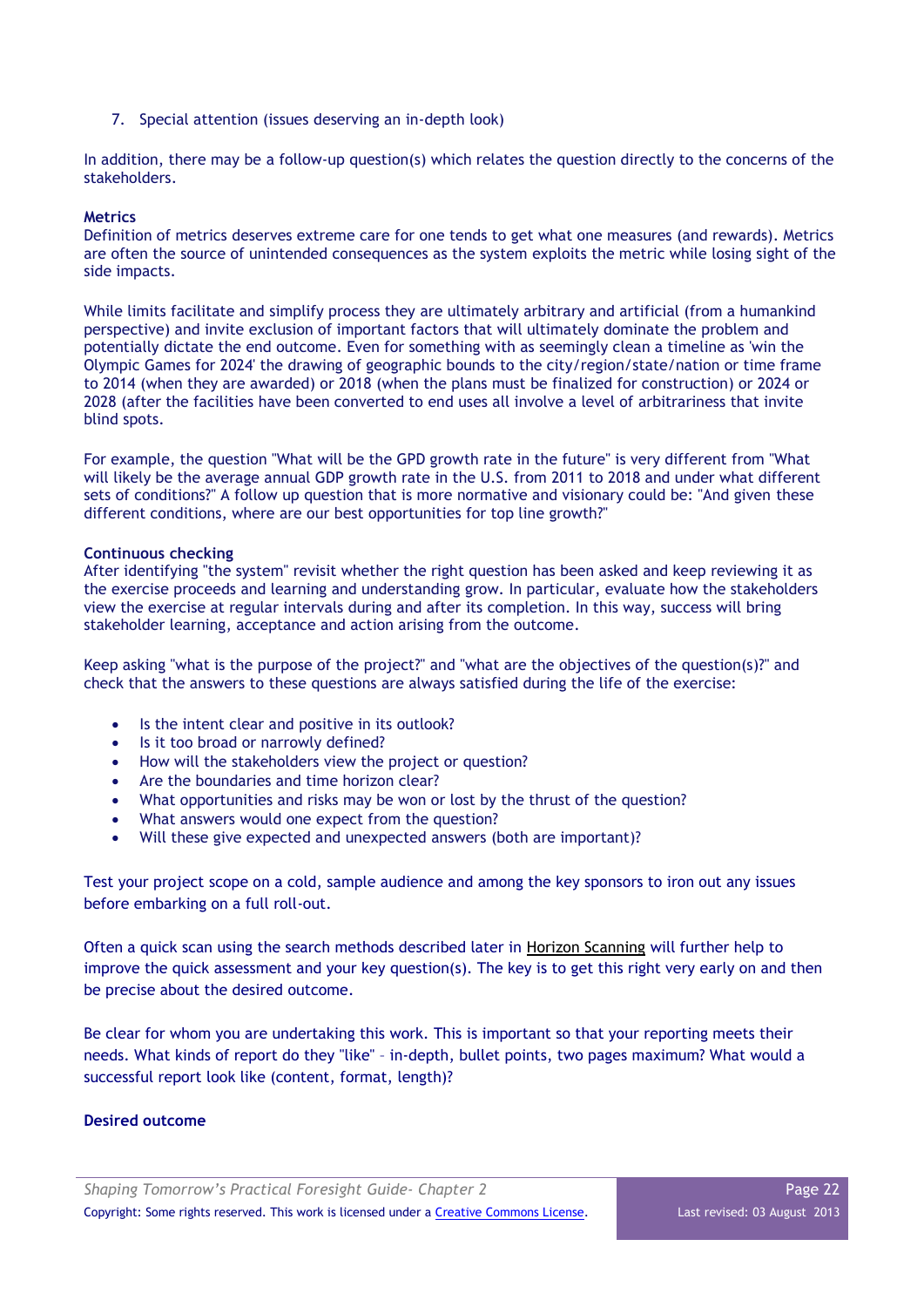The desired outcome(s) must be determined by resolving the key question(s), setting the context and boundaries for the program or project, and creating a project plan. Ensure too, that the project or program properly considers other efforts already on-going in the organization and design an outcome that avoids unnecessary duplication.

Defining the desired outcome should lead to consensus among the key decision makers that the groundwork should start in earnest and resources are committed.

Determining the key question(s) to be answered is as important as the outcome. A poorly defined question will lead to an equally poorly defined outcome and vice versa.

Ensuring value for money by solid upfront planning will further help to ensure program or project success.

# **Further reference**

- [Thinking About The Future:](http://www.amazon.com/Thinking-Future-Guidelines-Strategic-Foresight/dp/097893170X) Guidelines for Strategic Foresight, Andy Hines & Peter Bishop Social Technologies 2007
- □ [Scoping an Exercise,](http://forlearn.jrc.es/guide/3_scoping/index.htm) For-Learn, JRC European Commission,
- □ [Establishing the Question,](http://www.lga.gov.uk/lga/core/page.do?pageId=1095413) Local Government Association, UK
- [About Foresight,](http://www.foresight.gov.uk/About/index.asp) Foresight

#### <span id="page-22-0"></span>**2.6 Stakeholder engagement**

# **Stakeholder identification**

The next step in laying the groundwork is to systematically identify the key audiences and current backdrop in which they operate.





*Shaping Tomorrow's Practical Foresight Guide- Chapter 2* Copyright: Some rights reserved. This work is licensed under a Creative Commons License.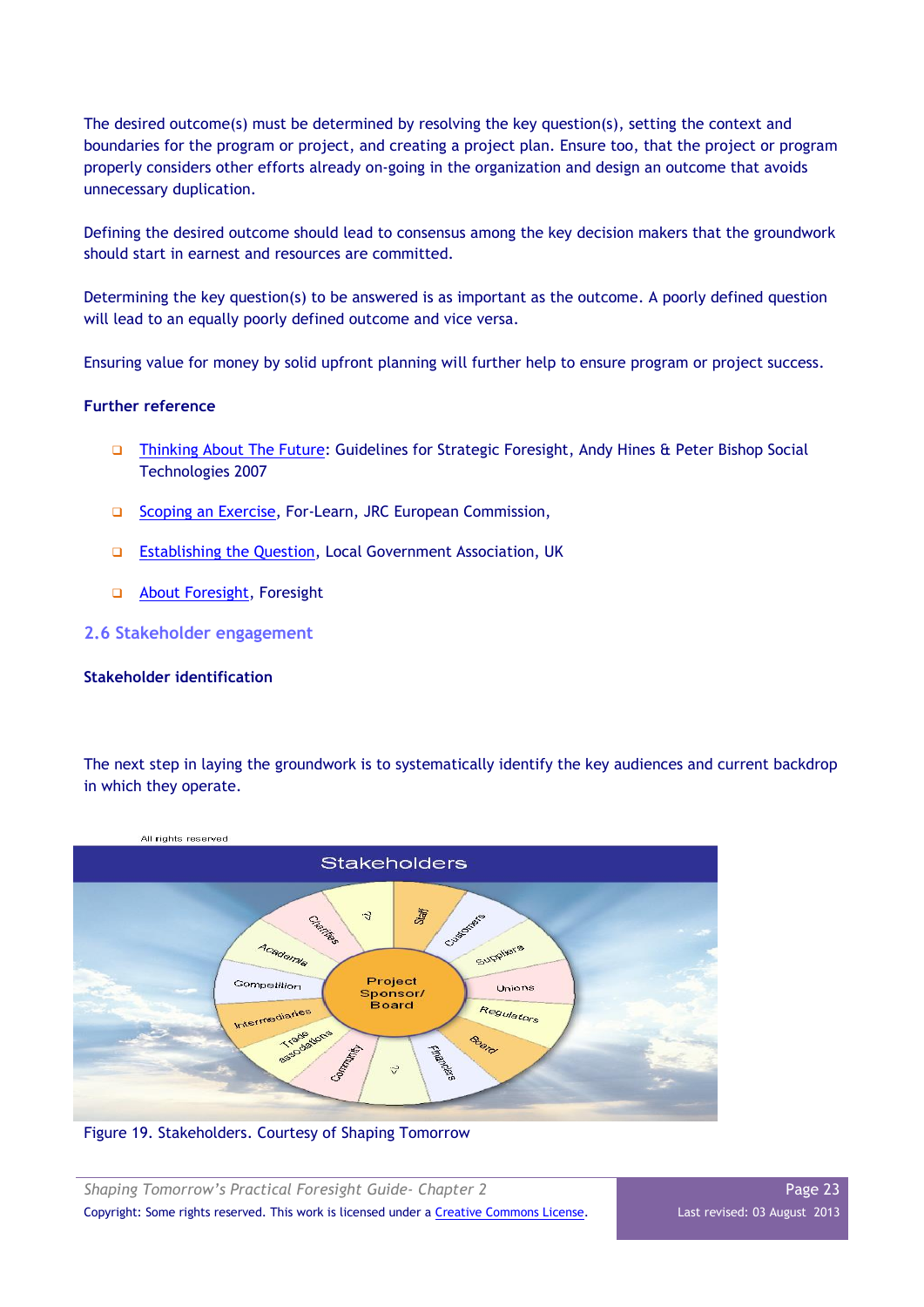A web-enabled stakeholder analysis can serve two purposes. First, to analyze the power, influence and objectives of stakeholders against each other and second, to provide semi-automatic scanning for their likely future direction and potential impact on the marketplace.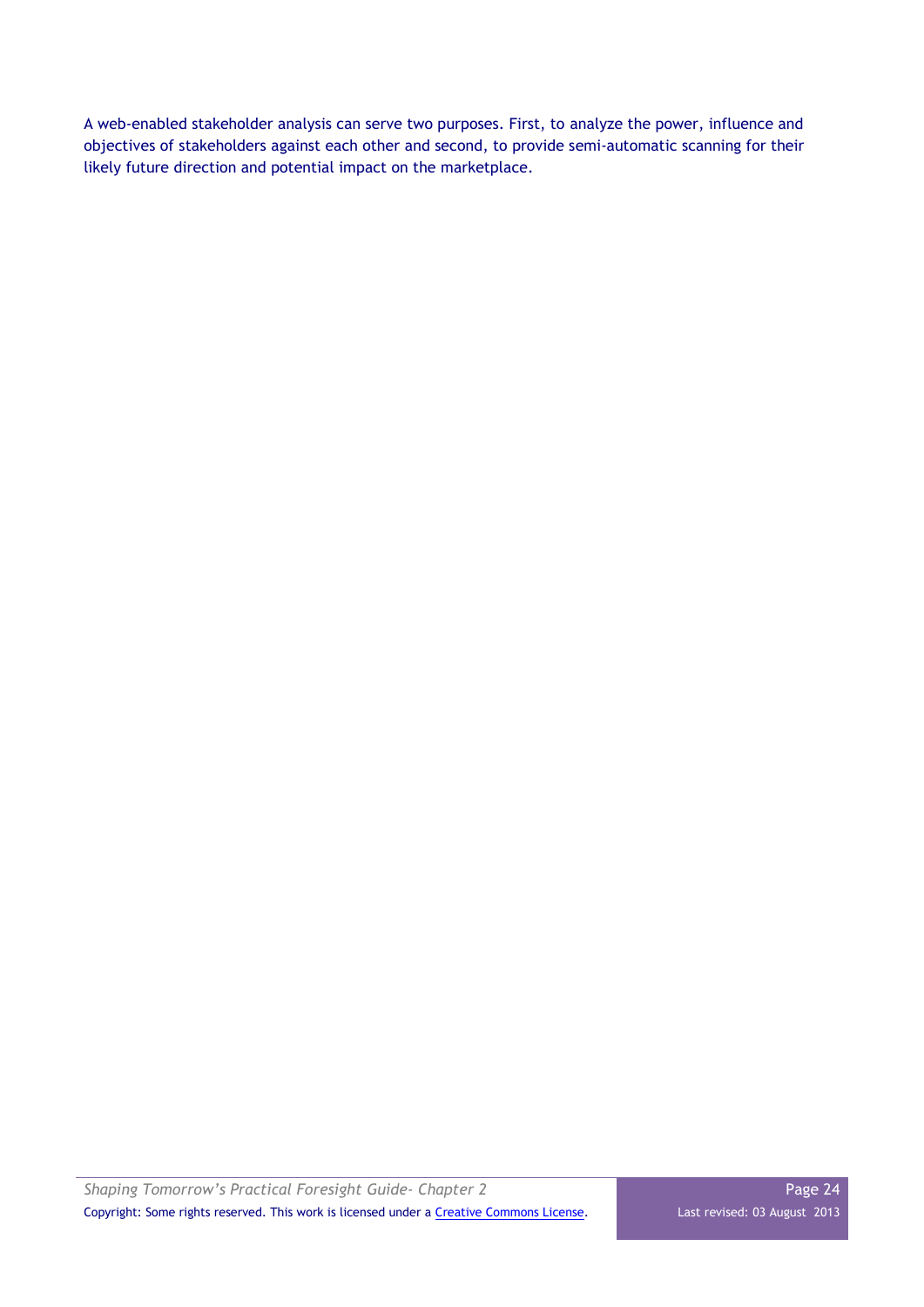# Add Stakeholder 国 图 曲

Add, scan and analyse your key stakeholders for real-time competitive intelligence. Contact us if you<br>would like us to continuously scan and analyse for you or do it yourself.

| Title (required)                                            | name stakeholder                              |
|-------------------------------------------------------------|-----------------------------------------------|
| <b>Description</b><br>$\Delta \mathbf{r}$                   | briefly say who they are                      |
|                                                             |                                               |
| Description is limited to 400 characters, remaining: 400    |                                               |
| Website                                                     | e.g. http://wired.com                         |
| <b>RSS Feed URL</b>                                         |                                               |
|                                                             | e.g.<br>http://feeds.wired.com/wired/index    |
| <b>Twitter Username</b>                                     | e.g. wired                                    |
| Paper.li URL                                                |                                               |
|                                                             | e.g. http://paper.li/wired                    |
| <b>Facebook Profile URL</b>                                 | e.g. http://facebook.com/wired                |
| <b>LinkedIn Profile URL</b>                                 |                                               |
|                                                             | e.g. http://linkedin.com/company/6958         |
| Location<br>Please choose<br>▼                              | main country                                  |
| Type                                                        |                                               |
| Please choose v                                             | select their relationship to you              |
| <b>Strength</b><br>Please choose v                          | market power                                  |
| <b>Maturity</b>                                             |                                               |
| Please choose $\blacktriangleright$                         | development level                             |
| <b>Influence</b><br>Please choose $\blacktriangleright$     | organizational impact on you                  |
| <b>Contact Frequency</b>                                    | how often you interact                        |
| $ Please choose \nightharpoonup  $                          |                                               |
| <b>Review Period</b><br>Please choose $\blacktriangleright$ | re-visit time frame                           |
| <b>Topic</b><br>Please choose<br>▾                          | note their prime interest                     |
| Tags                                                        |                                               |
|                                                             | bookmark your favourites e.g. project<br>name |
| <b>Visible to</b>                                           |                                               |
| C All Shaping Tomorrow members                              |                                               |
| C Me and my colleagues<br>$\circ$ Only me                   |                                               |
| <b>Add Stakeholder</b>                                      |                                               |

*Figure 20: Add Stakeholders. Courtesy of Shaping Tomorrow*

*Shaping Tomorrow's Practical Foresight Guide- Chapter 2* Copyright: Some rights reserved. This work is licensed under a Creative Commons License.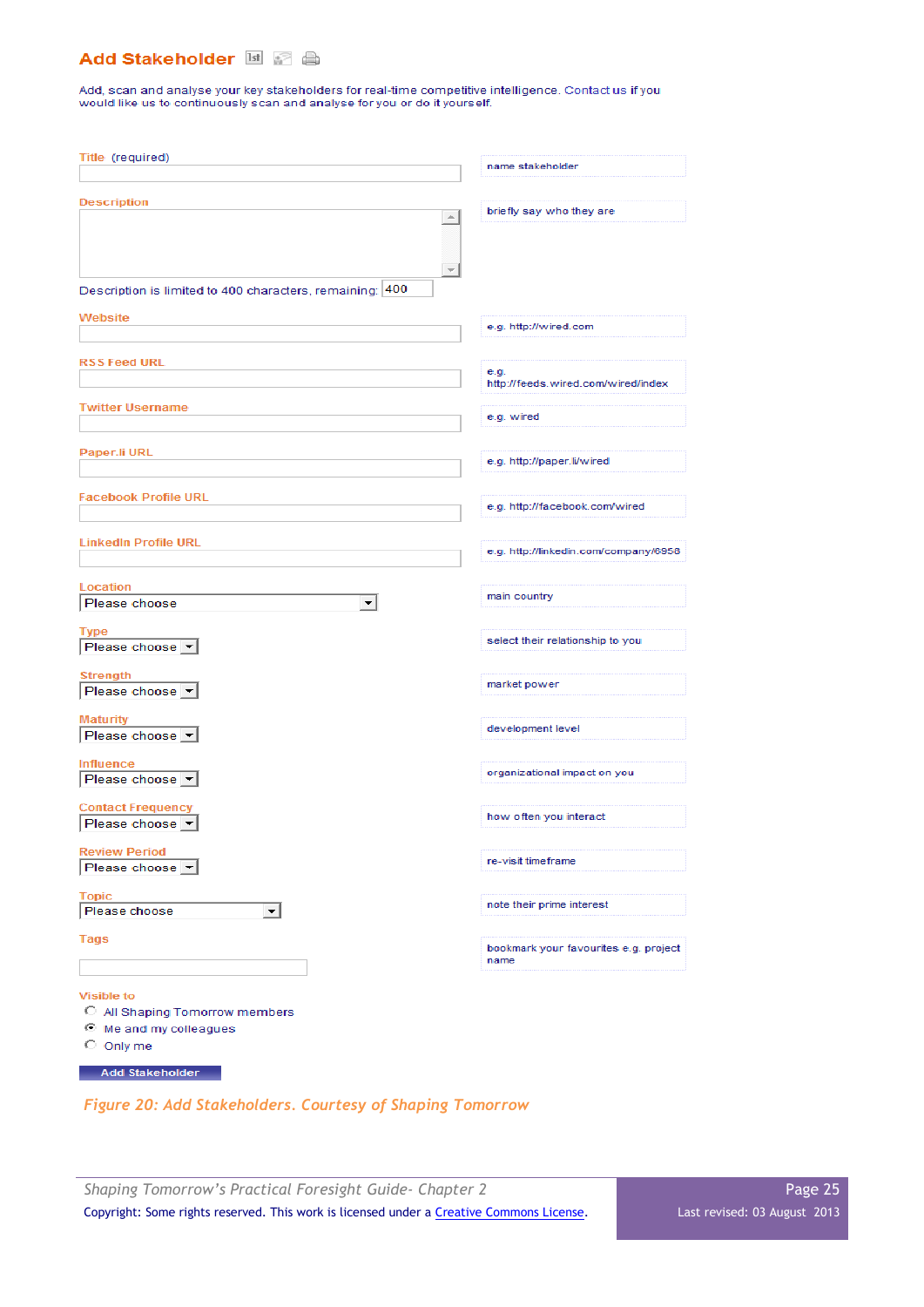Don't just list your internal stakeholders and direct competition but look wider for key influencers. One method of doing this is to use Shaping Tomorrow's 360° view of stakeholders (Figure 20) which uses automatic text mining to create mind maps of key people, authors, organizations, sources and countries associated with a particular topic.

| <b>Key peoples</b> |                                         |                                                                                                                                                                                                |                                        |  |
|--------------------|-----------------------------------------|------------------------------------------------------------------------------------------------------------------------------------------------------------------------------------------------|----------------------------------------|--|
|                    |                                         | Barack Obama Paul Berkman David Barber John Haneslak Ed Milliband Gary                                                                                                                         |                                        |  |
|                    |                                         | Roughead Martin Sommerkorn Steve Ferguson David W. Titley Peter Wadhams                                                                                                                        |                                        |  |
| Oran Young         |                                         |                                                                                                                                                                                                |                                        |  |
| <b>Authors</b>     |                                         |                                                                                                                                                                                                |                                        |  |
|                    | Bruce Owen Greg Roberts Jennifer Grogan |                                                                                                                                                                                                |                                        |  |
|                    |                                         | Aspen Commission on Arctic Climate Change  Bureau of Metereology  Scott Polar Research<br>Institute U.S. Coast Guard U.S. Navy University of California<br>of Cambridge Weekend Australian WWF | University                             |  |
| Sources            |                                         | EcoEarth Ottawa Citizen PhysOrg The Day Vancouver Sun                                                                                                                                          |                                        |  |
| Countries          |                                         |                                                                                                                                                                                                | Canada Denmark Greenland Norway Russia |  |

*Figure 21. 360<sup>o</sup> view. Courtesy of Shaping Tomorrow*

Using this type of method is likely to help you identify renowned and highly influential people, unusual ideas and sources, outliers and dissatisfactions that you would most likely miss in an analysis of just your traditional stakeholders.

Having created your list now rank their power and influence against each issue and each other, then draw a stakeholder map similar to the system map above. Check that both are in sync with each other and are sufficiently explanatory of what is going on but avoid over-complication and too much detail.

Then list the key decision makers and describe their motivation and desires. Pay particular attention to those who are likely to be adventurers in helping you succeed and those abstainers with an interest in seeing you fail.

Key audiences will likely be examining and addressing all or some of the issues at stake. It is essential to determine the level of overlap with other cross-cutting initiatives and determine whether these should absorbed, integrated, co-ordinated or left as standalone efforts. Cross-cutting issues and efforts missed early may make results difficult to implement later.

You can define the desired outcome(s) and key audiences using the above template.

Now using the template set up the review period when you would like to re-visit the stakeholders' web presences. Using a web-enabled tool for stakeholder analysis means that the user can quickly be alerted to, and check for, new stakeholder Insights from web sources such as News sites, RSS feeds, Twitter, Facebook, LinkedIn, paper. I and Mention Map. In most cases these allow for the direct adding of Insights to the users database with one click. See figure 22.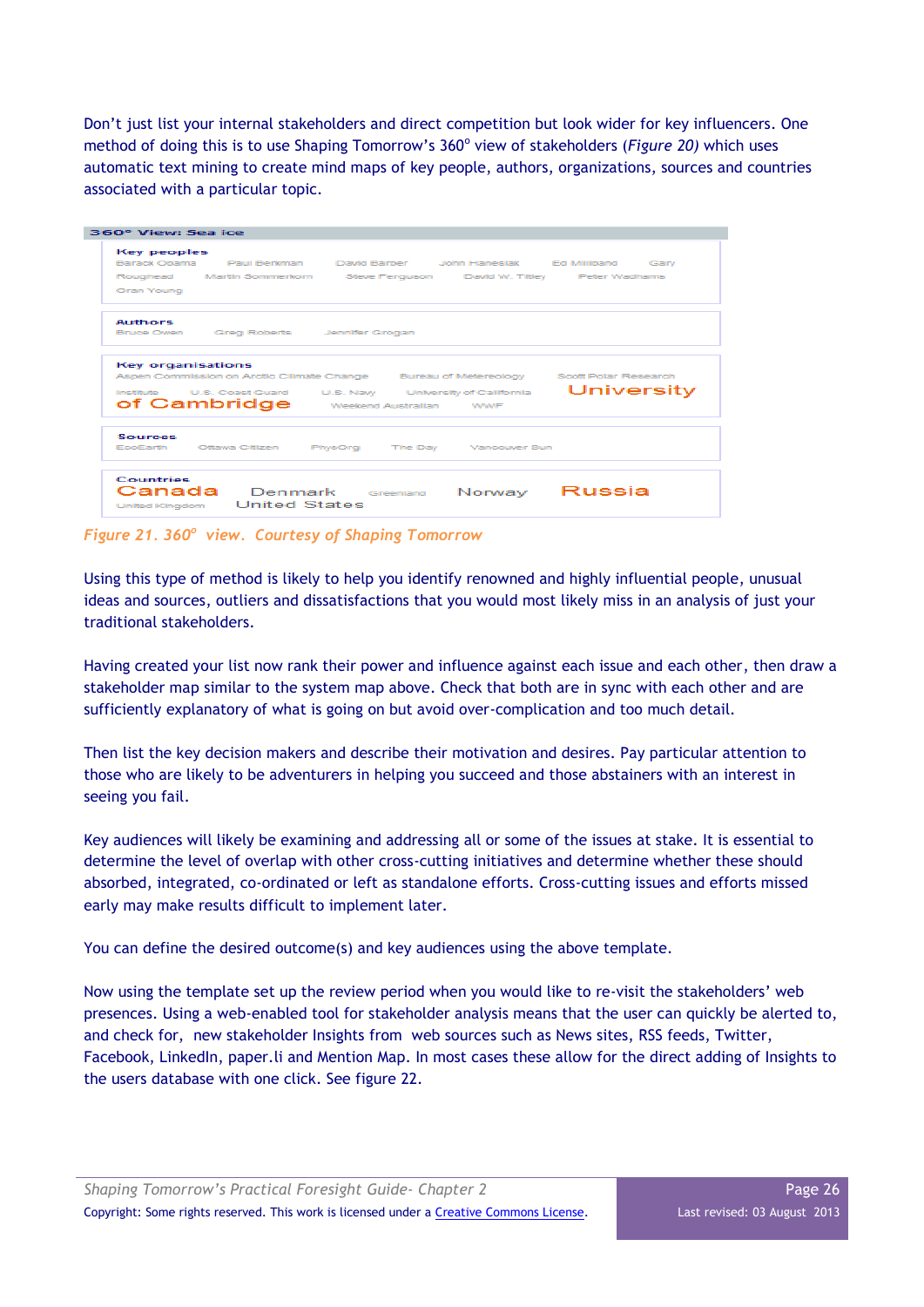

*Figure 22. Stakeholder Analysis. Courtesy of Shaping Tomorrow*

#### **Stakeholder engagement**

Securing key audience support early on is essential for ensuring that the program or project is perceived as worth taking seriously. Eliciting the help of potential "sponsors" and "champions" is likely to give the program or project the initial burst of support to begin in earnest. Foresight programs and projects that rely on the efforts of, or support of, one champion can run into the buffers if this person changes or leaves unexpectedly. It is therefore advisable to seek widespread support and secure commitments upfront.

Early support is particularly needed from those who will be affected by any proposed change. Encouraging continued activity by developing inspirational, engaging, and enabling initiatives that bring quick wins as well as long-term improvement in foresight capabilities throughout the organization will keep the momentum going.

# **Cautionary principles**

Roadblocks that might emerge during this phase include:

- $\Box$  Needed resources or the will to implement are not there.
- $\Box$  No champion(s) in key positions.
- □ No engagement or consensus among key stakeholders.
- **Unrealistic expectations from participants and key audiences.**
- Changing circumstances derail the program.
- $\Box$  Complexity and controversy makes agreement almost impossible.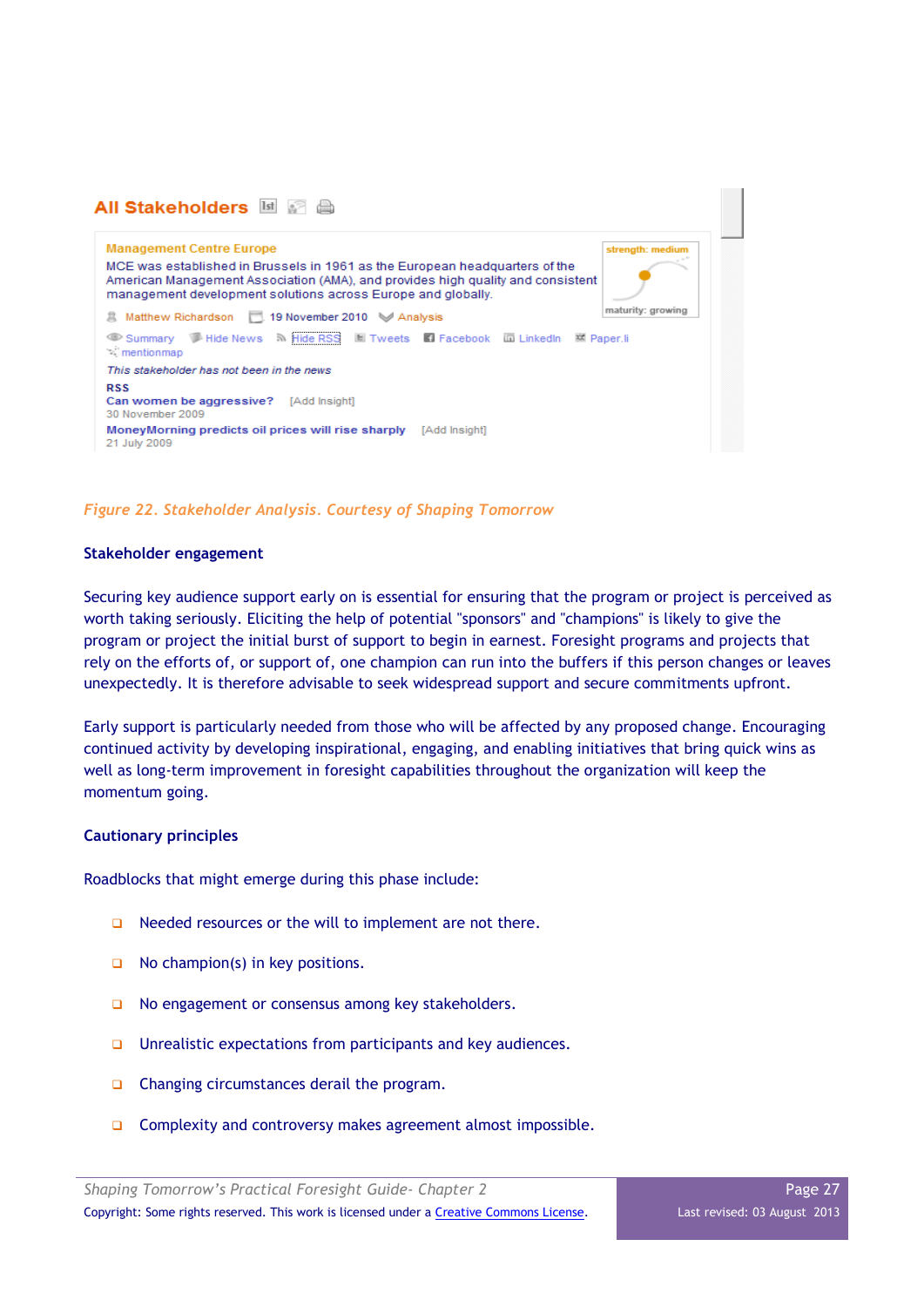- **Previous failed attempts at co-ordinated strategic thinking and action planning.**
- **Q** Low or hostile collaboration levels between the audiences.

For the sake of future success it may be better to abort the program or project than risk a failure. If these barriers appear insurmountable at this stage then it might be best to wait for more favorable circumstances. However, it may be that a Foresight exercise is just the sort of catalyst required to overcome these barriers if managed well.

Only when the scoping of an agreed project management plan is in place should work start on the Foresight program or project proper.

# <span id="page-27-0"></span>**2.7 Futures presentations**

# **Stakeholder interaction**

Before you start your program or project, determine how the outcomes will be presented and what interactions may be required with stakeholders.

Engaging and enabling stakeholder working sessions, interim results reporting, and a final presentation may all be required.

# Foresight Tools

A variety of tools exist and these are covered in the Methods section of this handbook. Foresight tools generally make for good stakeholder interaction and reported outputs from the project. You should state which methods you intend to use up-front though clearly as the project or program rolls-out you may find the need to employ other tools in your kitbag.

# **Outputs**

Generally the output take the form of documents produced in a variety of forms from a major report(s) to short Trend Alerts to PowerPoint sides or collections of simple visual postcards. Here are some examples of typical reports:

- *Visual post cards:* Drivers of change Arup
- *[Videos:](http://www.vimeo.com/groups/vint/videos/7514801)* Penny For Your Thoughts Sohail Inayatullah
- *[PowerPoint presentation:](http://www.slideshare.net/rudydw/mobile-trends-2020)* Mobile Trends 2020 –In-trends.org
- *[Trend alert:](http://www.shapingtomorrow.com/trends.cfm?output=1&id=6479)* Energy scavenging grows up Shaping Tomorrow
- *[Full report](http://www.jmt.org/assets/john%20muir%20award/global%20drivers%20of%20change%20to%202060.pdf)*: Global Drivers of Change to 2060, Natural England Commissioned Report [NECR030](http://www.jmt.org/assets/john%20muir%20award/global%20drivers%20of%20change%20to%202060.pdf) 26 November 2009

Remember that your scoping exercise should have determined which form likely best suits your organization and/or audience.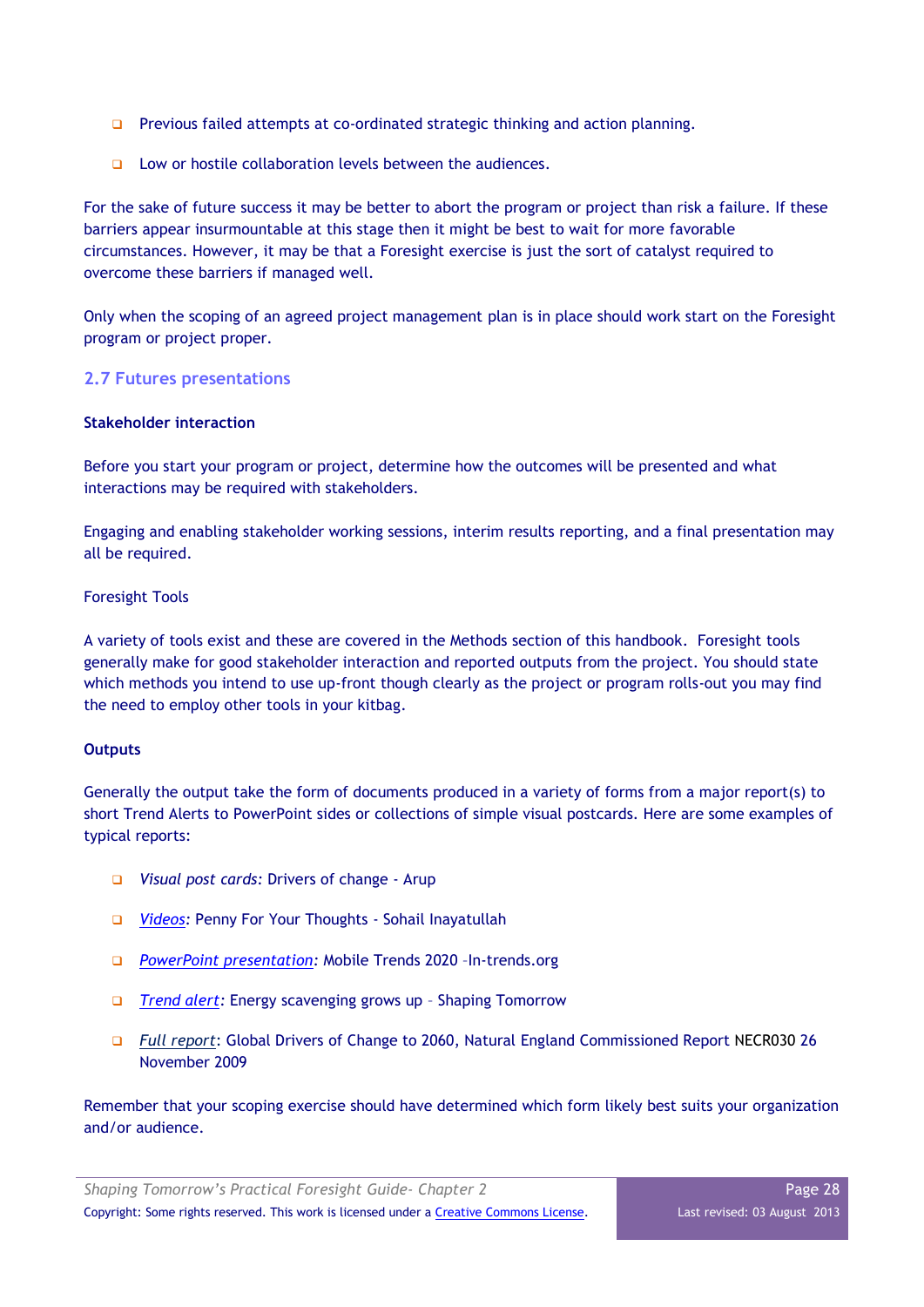# **Further reference**

□ [Participatory Workshops](http://www.earthscan.co.uk/default.aspx?tabid=630) - Earthscan

# <span id="page-28-0"></span>**2.8 Foresight management**

#### **Project management**

Managing a Foresight project or program means applying the same rules of good project management like any other project. Given the participatory nature of the process, there are two specific challenges:

- $\Box$  Continuous adaptation of the process
- **D** Preserving learning

As in any project, managing time and managing people to obtain value for money are key aspects. Although timeliness is critical, time can also be viewed as a cost, a constraint, or a resource. In terms of managing people, there are different types of relationships that need to be handled in the Foresight process. The Foresight project team is the main body responsible for driving the relationships both inside the team and outside it. Perhaps the most important are those with the client, steering committee, and participants.

#### **Participation**

Foresight is intrinsically participatory. Thus, a range of participants need to be involved, making enrolling participants a key task. There are four basic aspects to be considered:

- $\Box$  Role/functions of the various participants
- $\Box$  Identifying participants
- **Engaging participants**
- $\Box$  Training participants and key stakeholders

#### The need for:

- □ A steering group
- $\Box$  Champion(s)
- **Project or program teams**
- □ External contractors

and their relationship with each other and the organization needs to be documented, resources mustered, and roles, milestones, and budgets agreed. Describe these in your project scoping document.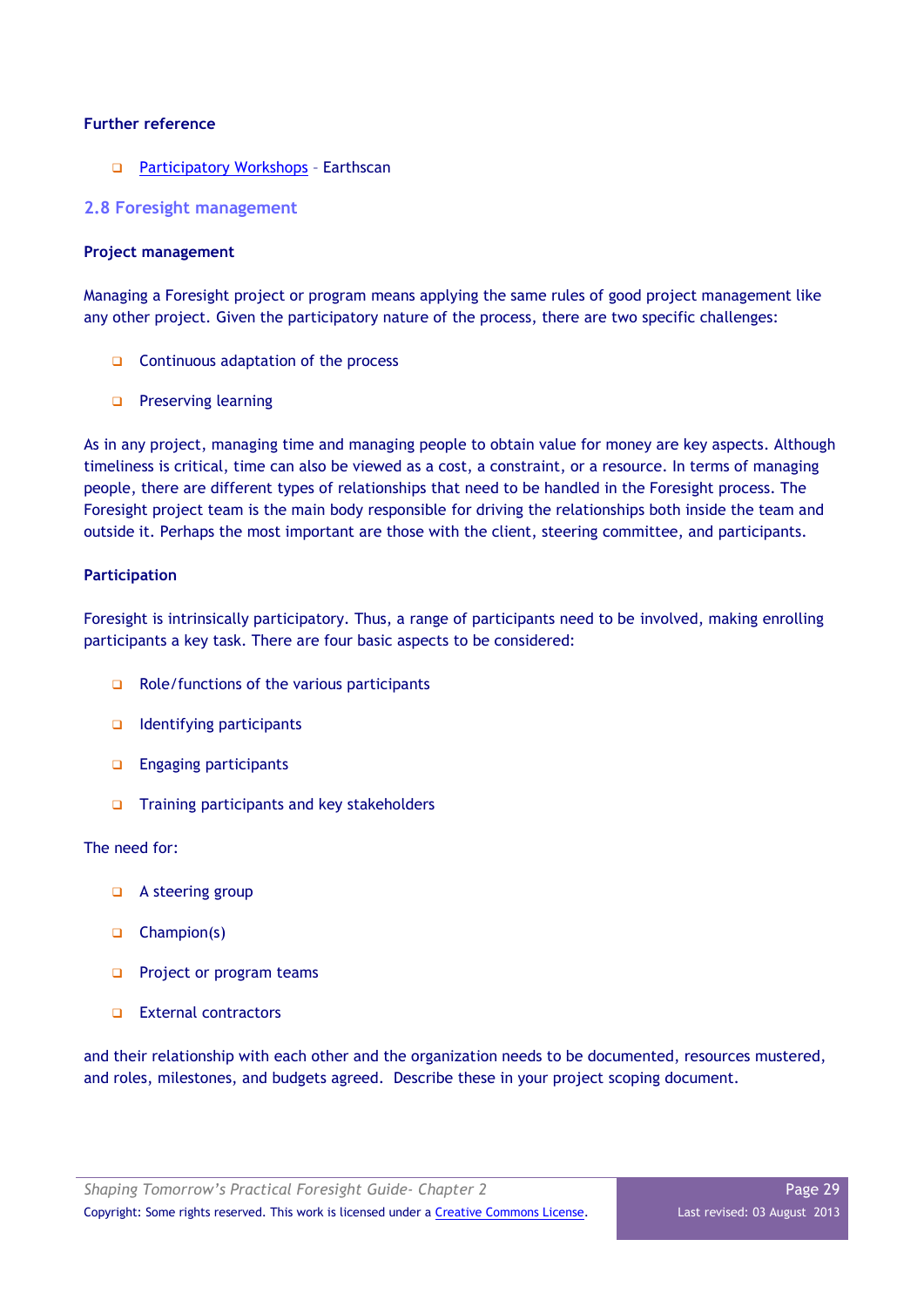Shaping Tomorrow: 35 rights reserved



*Figure 23. Program management. Courtesy of Shaping Tomorrow*

#### **Planning**

An implementation plan and a training plan also need to be drawn up and followed. The project management practices should be put in place to continuously observe and ensure that the resources foreseen for each project step are used effectively (as defined in the implementation plan) that work schedules are kept, and outputs actually materialize.

#### **Quality assurance**

The project needs to be monitored rigorously and quality assured:

- $\Box$  To observe the activities during each project step and constantly compare them against the targets, milestones, and overall time-frame.
- $\Box$  To continuously adapt the implementation plan to its environment. The knowledge gained and the active participation of stakeholders may alter the view of the project.

An upfront, well written, and regularly maintained risk assessment coupled with associated mitigation plans can avoid pitfalls later on.

Similarly, a quality assurance plan stating how this will be achieved, by whom, and by when, will give confidence to the key stakeholders that deviations from expected outcomes will be corrected as they arise. Peer review of outcomes also helps to ensure proof of quality work done.

Budget monitoring processes will need to be set up and expenditures managed.

An escalation procedure should be put in place defining points when variances from the plan need to be communicated to champions and sponsors.

Lastly, a reporting timetable should be agreed with the key stakeholders to appraise progress and to agree on further funding and next steps.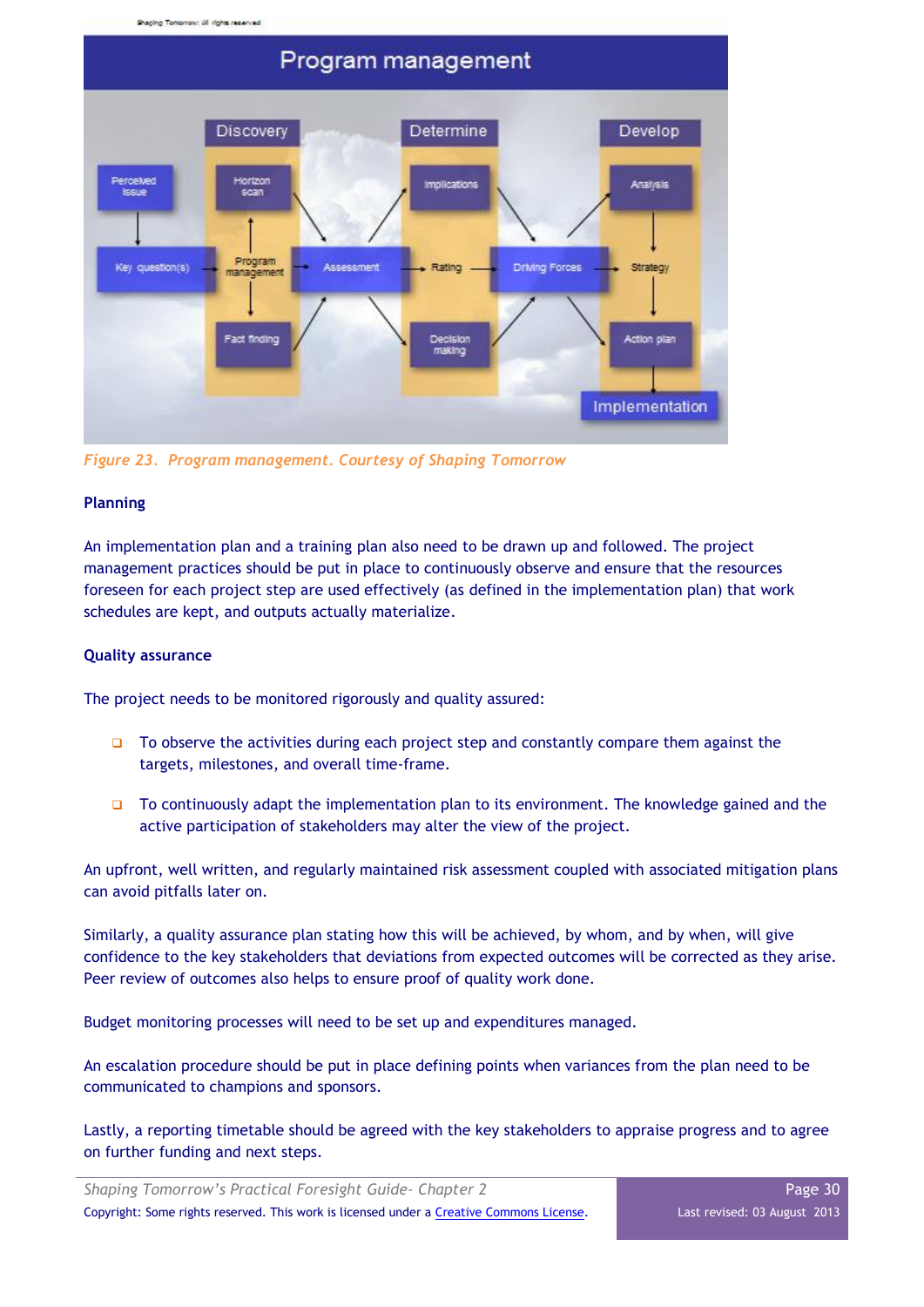# <span id="page-30-0"></span>**2.9 Foresight development**

# **Activities**

With the completion of the initial project scope a number of early activities are required to ensure that recommendations are managed, all lessons are learned, and knowledge translated into practical applications.

These activities could include:

- **[Communicating the outcomes.](http://practicalforesight.wetpaint.com/page/Strategy+communication)**
- **Q** Longer-term monitoring and value for money assessments.
- □ Widening Foresight methods and thinking to other projects and programs.

# **Longer-term monitoring**

Organizations often find that making Collaborative Foresight an on-going strategic thinking process brings valuable benefits to adapting to new challenges ahead of potential competition. That's because:

- Reports will degrade in relevance over time.
- Personal associations wither as people move on.
- Skills acquired dissipate without regular use.
- New key questions arise that require similar approaches.
- Continuous scanning, strategic thinking, and action planning keep the organization on its toes.

Making Collaborative Foresight a key organizational activity can increasingly be done at ultra-low cost, with high value add and engagement of all stakeholders.

Widening Foresight methods and thinking to other programs

Evaluating on-going, or completed, Collaborative Foresight projects or programs is essential to ensure accountability, credibility, and potential to existing stakeholders and future sponsors.

Projects and program(s) must demonstrate to sponsors and potential clients that Collaborative Foresight is a worthwhile investment.

# **Learning**

No project or program is complete without a post-implementation review and a final report. Evaluating ongoing or completed Foresight projects or programs is essential to ensure accountability, credibility, and potential to stakeholders.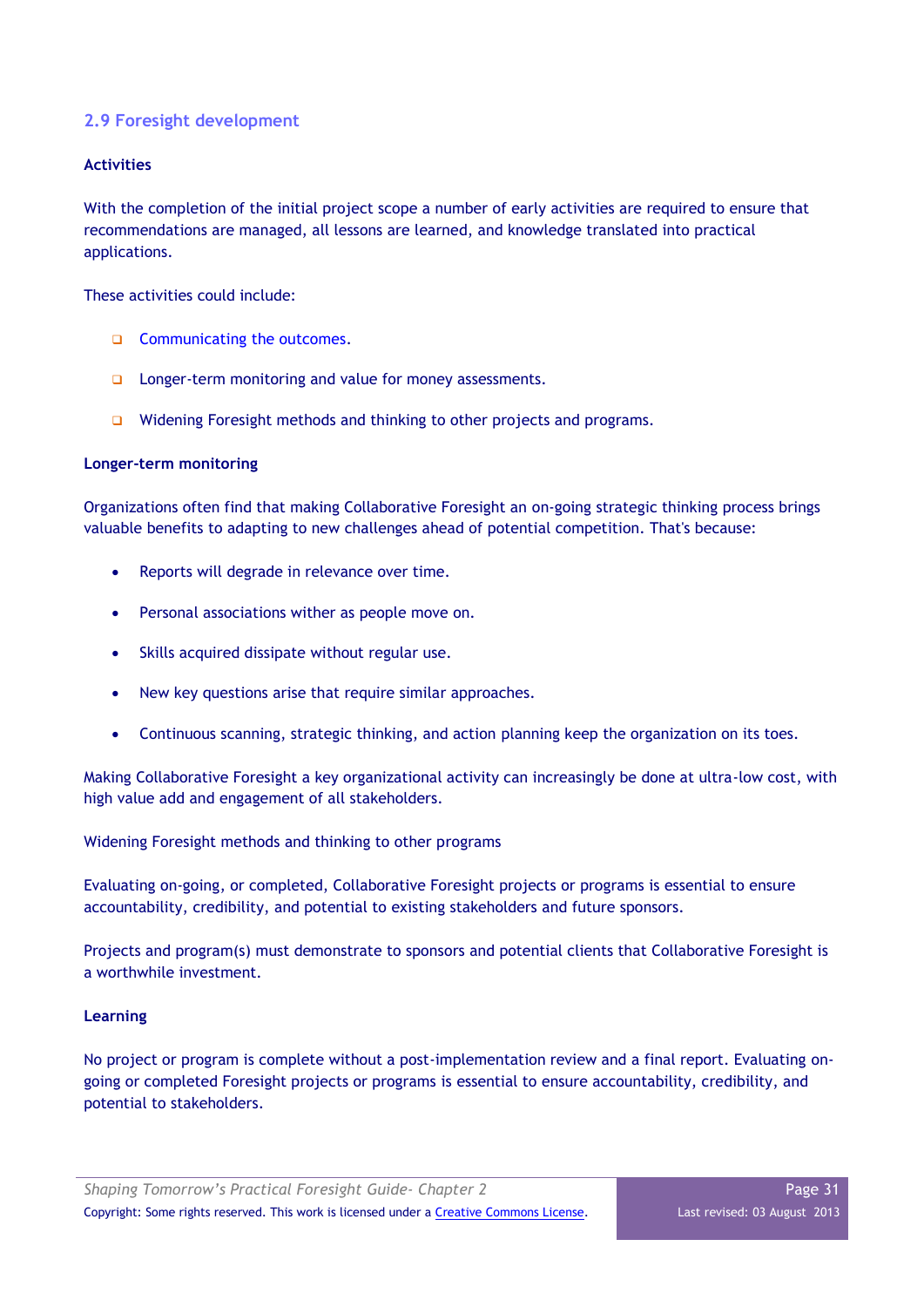Just as important as the project or program outcomes is the ability to learn from successes and failures and pass these on to others conducting new studies. And, it's important to be able to check the outcomes against the original objectives ensuring each has been achieved or explanations given and further actions noted to correct any perceived shortfalls or seize new opportunities.

# **Process**

At its basic a post-implementation review can be as simple as the leader and/or team writing their view of the outcome. But, a better method is to interview, or survey, key actors and stakeholders for their evaluation. The object is not to start a witch hunt for the guilty but to create dialogue about what went right or wrong in non-personal terms so that learning can be diffused into the organization.

These post-implementation reviews should be readily available to any authorized person at any time. They should consider all aspects of the project or program and give the opportunity for the sponsor(s) to formally sign off and add their own evaluation of the outcome(s). The outcomes should be expressed in both quantitative and qualitative comparisons of results versus expected targets.

Figure 24 shows typical key measures of success of a foresight project based on the initial project scope and post-project benefits. This web-based system allows for multi-stakeholder feedback both during and at completion of the project thus helping to avoid big surprises and closing perception gaps soon after they arise.

In effect, it becomes one of the team's key project management documents and helps keep everyone on message. Unexpected benefits' "success stories" can be documented as the work progresses and used as examples of positive outcomes.

Lastly, continuous review means less work in going back in time, and people's memory, to create the document as well as reducing a potentially significant workload for a team likely to be disbanded before the review is finished.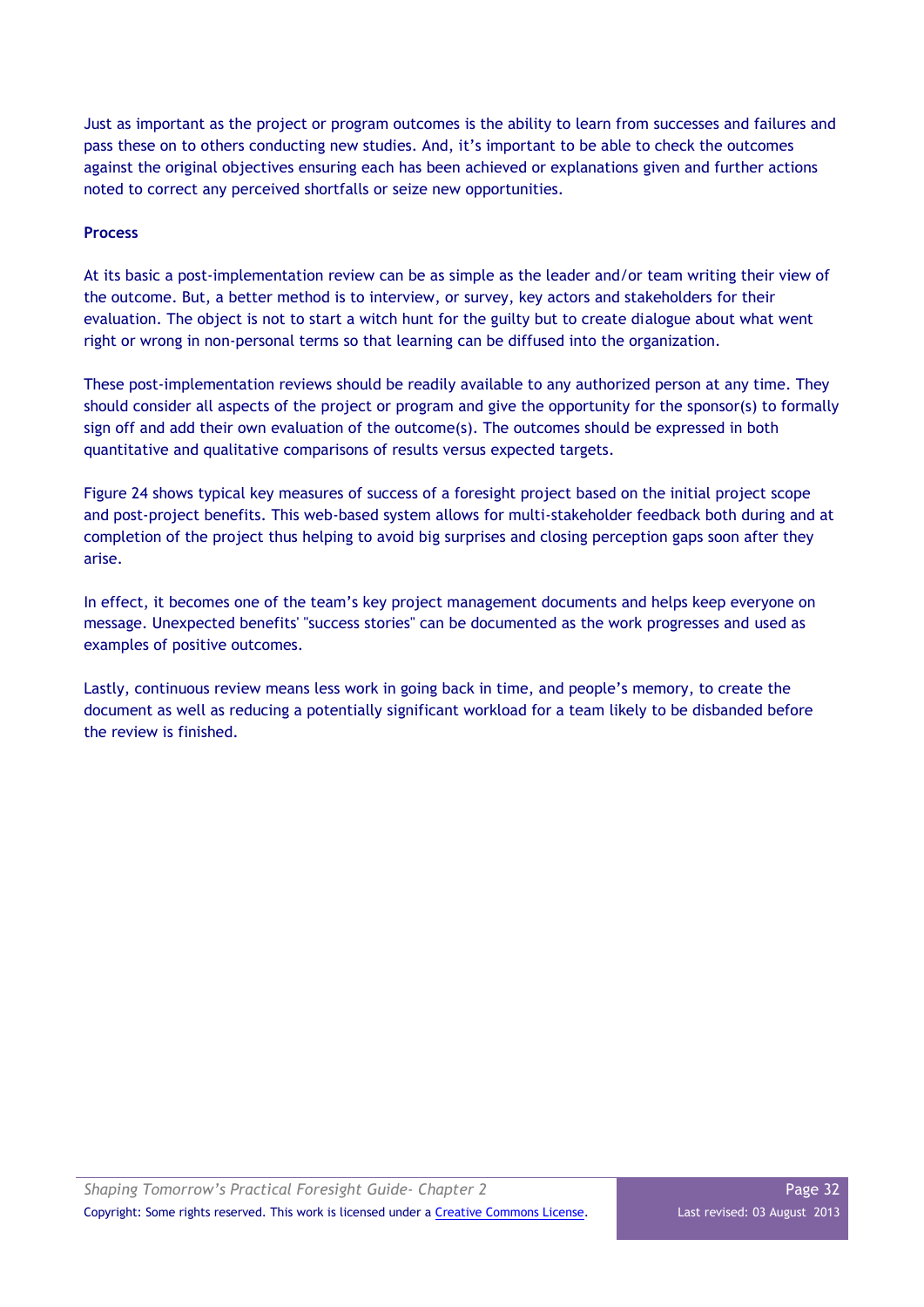| Use the fields below to check progress with key stakeholders during and at the end of the project. For<br>more detailed help consult our Practical Foresight quide for best practice management review<br>approaches.<br>Pre-project assumptions evaluation<br><b>Key question</b><br>To what extent will climate change and resource<br>Far exceeded<br>▼<br>shortages affect and change consumer behaviour;<br>Response: 2 users<br>change the competitive landscape; create opportunities<br>Far exceeded<br>for ICT based solutions?<br>Comment<br><b>Audiences</b><br>Senior strategic team responsible for long term change<br>Far exceeded<br>▼<br>and strategic decision making.<br>Response: 2 users<br>Comment<br>Far exceeded<br><b>Target date</b><br>06 October 2009<br>Exceeded<br>▼<br>Comment<br>Response: 2 users<br>Exceeded<br>One researcher/ brief writer.<br><b>Resources</b><br>Far exceeded<br>▼<br>Comment<br>Response: 2 users<br>Exceeded<br><b>Budget</b><br>£11,000<br>Met<br>▾<br>Comment<br>Response: 2 users<br>Met<br><b>Pre-project Average:</b><br><b>Post-project benefits evaluation</b><br>Learning<br>Client: well placed to to respond to opportunities, but<br>Far exceeded<br>▼<br>need to take significant strategic decisions. ST: Regular<br>Response: 2 users<br>communication during project ensured successful<br>Exceeded<br>outcomes.<br>$\mathcal{D}$ Comment (1)<br>Methodologies ST and client recognised that the inclusion of the expert<br>Exceeded<br>interviews provided important additional insight.<br>Response: 2 users<br>$\mathcal{D}$ Comment (1)<br>Exceeded<br><b>Reputation</b><br>Confirmed a leading position on many fronts, but<br>Far exceeded<br>vulnerability to new entrants.<br>Response: 2 users<br>$\mathcal{D}$ Comment (1)<br>Exceeded<br><b>Spin-offs</b><br>None<br>Met<br>Comment (1)<br>Response: 2 users<br>Met<br><b>Actions</b><br>Exceeded<br>Comment<br>Response: 1 user<br>Exceeded<br><b>Results</b><br>Project on time, and included additional material/<br>Far exceeded<br>coverage<br>Response: 1 user<br>Comment<br>Far exceeded<br>Quality<br>Excellent.<br>Far exceeded<br>$\mathcal{D}$ Comment (1)<br>Response: 2 users<br>Far exceeded<br><b>Post-project Average:</b> | opportunities | <b>Future consumers and sustainability - impacts and</b> | $\overline{\mathsf{l}}$ st |
|------------------------------------------------------------------------------------------------------------------------------------------------------------------------------------------------------------------------------------------------------------------------------------------------------------------------------------------------------------------------------------------------------------------------------------------------------------------------------------------------------------------------------------------------------------------------------------------------------------------------------------------------------------------------------------------------------------------------------------------------------------------------------------------------------------------------------------------------------------------------------------------------------------------------------------------------------------------------------------------------------------------------------------------------------------------------------------------------------------------------------------------------------------------------------------------------------------------------------------------------------------------------------------------------------------------------------------------------------------------------------------------------------------------------------------------------------------------------------------------------------------------------------------------------------------------------------------------------------------------------------------------------------------------------------------------------------------------------------------------------------------------------------------------------------------------------------------------------------------------------------------------------------------------------------------------------------------------------------------------------------------------------------------------------------------------------------------------------------------------------------------------------------------------------------------------------------------------------------------------------------------------------------|---------------|----------------------------------------------------------|----------------------------|
|                                                                                                                                                                                                                                                                                                                                                                                                                                                                                                                                                                                                                                                                                                                                                                                                                                                                                                                                                                                                                                                                                                                                                                                                                                                                                                                                                                                                                                                                                                                                                                                                                                                                                                                                                                                                                                                                                                                                                                                                                                                                                                                                                                                                                                                                              |               |                                                          |                            |
|                                                                                                                                                                                                                                                                                                                                                                                                                                                                                                                                                                                                                                                                                                                                                                                                                                                                                                                                                                                                                                                                                                                                                                                                                                                                                                                                                                                                                                                                                                                                                                                                                                                                                                                                                                                                                                                                                                                                                                                                                                                                                                                                                                                                                                                                              |               |                                                          |                            |
|                                                                                                                                                                                                                                                                                                                                                                                                                                                                                                                                                                                                                                                                                                                                                                                                                                                                                                                                                                                                                                                                                                                                                                                                                                                                                                                                                                                                                                                                                                                                                                                                                                                                                                                                                                                                                                                                                                                                                                                                                                                                                                                                                                                                                                                                              |               |                                                          | 5                          |
|                                                                                                                                                                                                                                                                                                                                                                                                                                                                                                                                                                                                                                                                                                                                                                                                                                                                                                                                                                                                                                                                                                                                                                                                                                                                                                                                                                                                                                                                                                                                                                                                                                                                                                                                                                                                                                                                                                                                                                                                                                                                                                                                                                                                                                                                              |               |                                                          | 5                          |
|                                                                                                                                                                                                                                                                                                                                                                                                                                                                                                                                                                                                                                                                                                                                                                                                                                                                                                                                                                                                                                                                                                                                                                                                                                                                                                                                                                                                                                                                                                                                                                                                                                                                                                                                                                                                                                                                                                                                                                                                                                                                                                                                                                                                                                                                              |               |                                                          |                            |
|                                                                                                                                                                                                                                                                                                                                                                                                                                                                                                                                                                                                                                                                                                                                                                                                                                                                                                                                                                                                                                                                                                                                                                                                                                                                                                                                                                                                                                                                                                                                                                                                                                                                                                                                                                                                                                                                                                                                                                                                                                                                                                                                                                                                                                                                              |               |                                                          |                            |
|                                                                                                                                                                                                                                                                                                                                                                                                                                                                                                                                                                                                                                                                                                                                                                                                                                                                                                                                                                                                                                                                                                                                                                                                                                                                                                                                                                                                                                                                                                                                                                                                                                                                                                                                                                                                                                                                                                                                                                                                                                                                                                                                                                                                                                                                              |               |                                                          | 3                          |
|                                                                                                                                                                                                                                                                                                                                                                                                                                                                                                                                                                                                                                                                                                                                                                                                                                                                                                                                                                                                                                                                                                                                                                                                                                                                                                                                                                                                                                                                                                                                                                                                                                                                                                                                                                                                                                                                                                                                                                                                                                                                                                                                                                                                                                                                              |               |                                                          | 4                          |
|                                                                                                                                                                                                                                                                                                                                                                                                                                                                                                                                                                                                                                                                                                                                                                                                                                                                                                                                                                                                                                                                                                                                                                                                                                                                                                                                                                                                                                                                                                                                                                                                                                                                                                                                                                                                                                                                                                                                                                                                                                                                                                                                                                                                                                                                              |               |                                                          |                            |
|                                                                                                                                                                                                                                                                                                                                                                                                                                                                                                                                                                                                                                                                                                                                                                                                                                                                                                                                                                                                                                                                                                                                                                                                                                                                                                                                                                                                                                                                                                                                                                                                                                                                                                                                                                                                                                                                                                                                                                                                                                                                                                                                                                                                                                                                              |               |                                                          |                            |
|                                                                                                                                                                                                                                                                                                                                                                                                                                                                                                                                                                                                                                                                                                                                                                                                                                                                                                                                                                                                                                                                                                                                                                                                                                                                                                                                                                                                                                                                                                                                                                                                                                                                                                                                                                                                                                                                                                                                                                                                                                                                                                                                                                                                                                                                              |               |                                                          |                            |
|                                                                                                                                                                                                                                                                                                                                                                                                                                                                                                                                                                                                                                                                                                                                                                                                                                                                                                                                                                                                                                                                                                                                                                                                                                                                                                                                                                                                                                                                                                                                                                                                                                                                                                                                                                                                                                                                                                                                                                                                                                                                                                                                                                                                                                                                              |               |                                                          |                            |
|                                                                                                                                                                                                                                                                                                                                                                                                                                                                                                                                                                                                                                                                                                                                                                                                                                                                                                                                                                                                                                                                                                                                                                                                                                                                                                                                                                                                                                                                                                                                                                                                                                                                                                                                                                                                                                                                                                                                                                                                                                                                                                                                                                                                                                                                              |               |                                                          |                            |
|                                                                                                                                                                                                                                                                                                                                                                                                                                                                                                                                                                                                                                                                                                                                                                                                                                                                                                                                                                                                                                                                                                                                                                                                                                                                                                                                                                                                                                                                                                                                                                                                                                                                                                                                                                                                                                                                                                                                                                                                                                                                                                                                                                                                                                                                              |               |                                                          |                            |
|                                                                                                                                                                                                                                                                                                                                                                                                                                                                                                                                                                                                                                                                                                                                                                                                                                                                                                                                                                                                                                                                                                                                                                                                                                                                                                                                                                                                                                                                                                                                                                                                                                                                                                                                                                                                                                                                                                                                                                                                                                                                                                                                                                                                                                                                              |               |                                                          |                            |
|                                                                                                                                                                                                                                                                                                                                                                                                                                                                                                                                                                                                                                                                                                                                                                                                                                                                                                                                                                                                                                                                                                                                                                                                                                                                                                                                                                                                                                                                                                                                                                                                                                                                                                                                                                                                                                                                                                                                                                                                                                                                                                                                                                                                                                                                              |               |                                                          |                            |
|                                                                                                                                                                                                                                                                                                                                                                                                                                                                                                                                                                                                                                                                                                                                                                                                                                                                                                                                                                                                                                                                                                                                                                                                                                                                                                                                                                                                                                                                                                                                                                                                                                                                                                                                                                                                                                                                                                                                                                                                                                                                                                                                                                                                                                                                              |               |                                                          |                            |
| About us   Representative Offices   Member feedback   Contact us                                                                                                                                                                                                                                                                                                                                                                                                                                                                                                                                                                                                                                                                                                                                                                                                                                                                                                                                                                                                                                                                                                                                                                                                                                                                                                                                                                                                                                                                                                                                                                                                                                                                                                                                                                                                                                                                                                                                                                                                                                                                                                                                                                                                             |               |                                                          | 4                          |

*Figure 24. [Project evaluation](http://www.shapingtomorrow.com/projects.cfm?eval=25) – Courtesy Shaping Tomorrow* 

Through the professional application of project scoping and evaluation, the successful delivery of outcomes for all concerned and helping people to see the benefits of using similar methods on their project or program, knowledge can be transferred and further successful outcomes achieved.